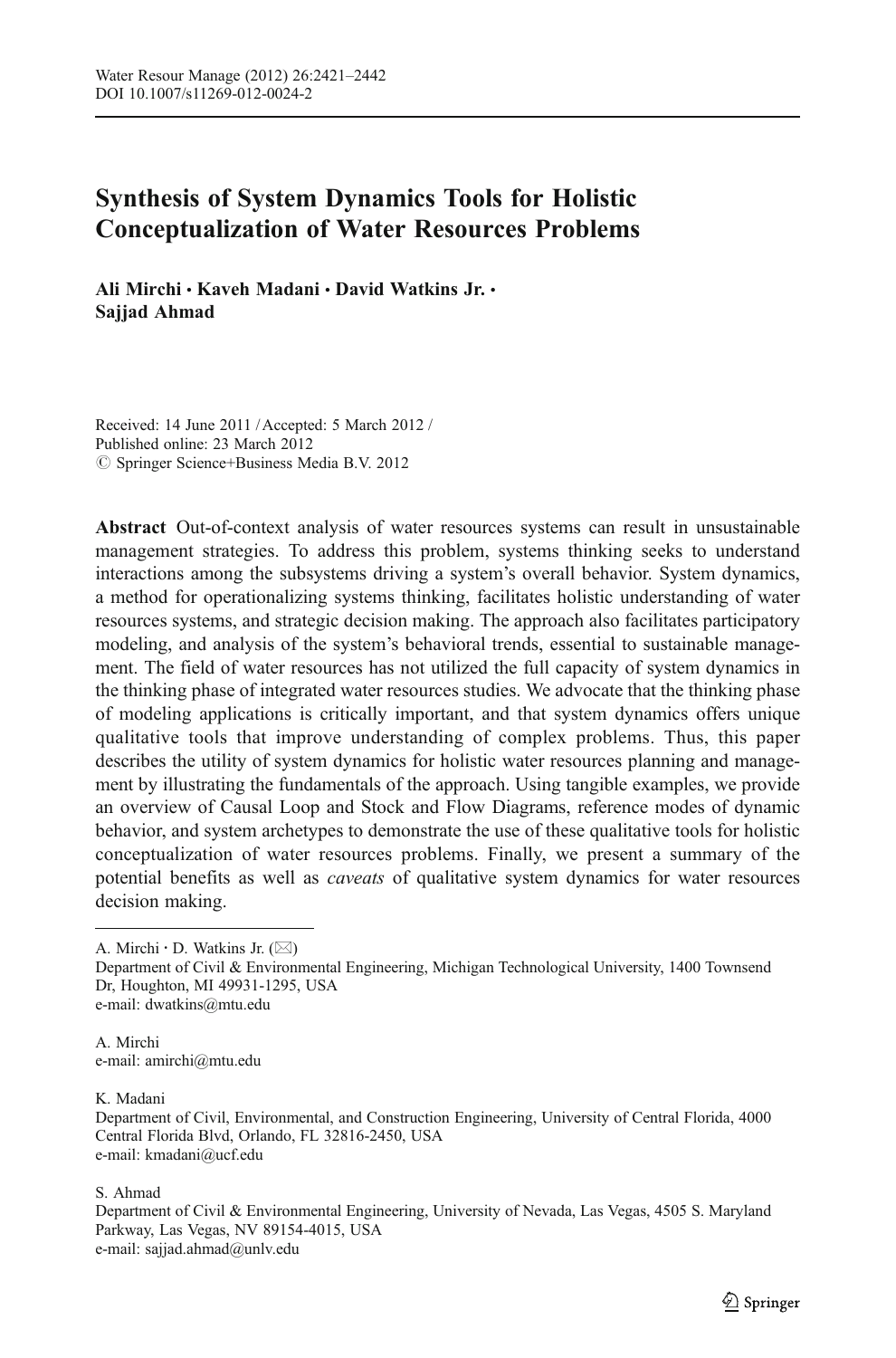**Keywords** Systems thinking  $\cdot$  System dynamics  $\cdot$  Integrated water resources modeling  $\cdot$ Causal loop and stock and flow diagrams . Feedback loop . Archetypes

### 1 Introduction

An event-oriented view of the world or linear causal thinking cannot address complex problems adequately (Forrester [1961,](#page-19-0) [1969;](#page-19-0) Richmond [1993](#page-20-0); Sterman [2000](#page-21-0)). Figure 1 illustrates this unidirectional thinking paradigm, which is grounded on the intuitive assumption that outputs or events are shaped by the collective effect of a series of inputs or causes acting sequentially (Sterman [2000](#page-21-0)). One artifact of this type of thinking is that many problems, manifested by discrepancies between the present state and an expected or desired state, are singled out and treated in isolation from the surrounding environment. Consequently, no in-depth understanding of root causes of problems is obtained. Thus, managing complex water resources systems using uni-directional, mechanistic models may be doomed to provide unrealistic, or at least, questionable results (Hjorth and Bagheri [2006](#page-20-0)).

Closed-loop or non-linear causal thinking enables analysts to consider important feedback loops and interconnections characterizing the system's structure, and to account for time delays, collectively shaping the behavior of complex systems (Richmond [1993\)](#page-20-0). This type of thinking is conceptually illustrated in Fig. [2.](#page-2-0) The growing discrepancy between the existing and ideal states tends to generate a perception of problem, which often leads humans to alter the environment in hopes of reaching the desired state. Although the quick-fix solutions appear to alleviate the symptoms, which may be helpful when responding to emergencies, they often fail to address the problem appropriately and only result in its spatial and/or temporal translation (Richmond [1993;](#page-20-0) Simonovic [2009\)](#page-20-0). The decisions to modify the environment may have unintended consequences, perhaps with time delays, which may aggravate the original problem or create even more challenging issues (Madani and Mariño [2009](#page-20-0)). Unlike the quick-fix approach to planning and management of water resources, a non-linear thinking paradigm offers the holistic framework needed to promote sustainable development trajectories.

Systems thinking provides methods and techniques to apply non-linear causal thinking to planning and management problems. In essence, systems thinkers recognize the fact that while problematic systems are comprised of interrelated parts or subsystems, they function as a unit and should ultimately be treated as a whole (Simonovic [2009\)](#page-20-0). Simonovic and Fahmy [\(1999\)](#page-21-0) consider the systems approach as a discipline for seeing wholes and for seeing structures that underlie complex domains. Further, they state that the systems approach is a framework for seeing patterns of change rather than static snapshots, and for seeing



Fig. 1 Linear causal thinking (adapted from Sterman [2000](#page-21-0))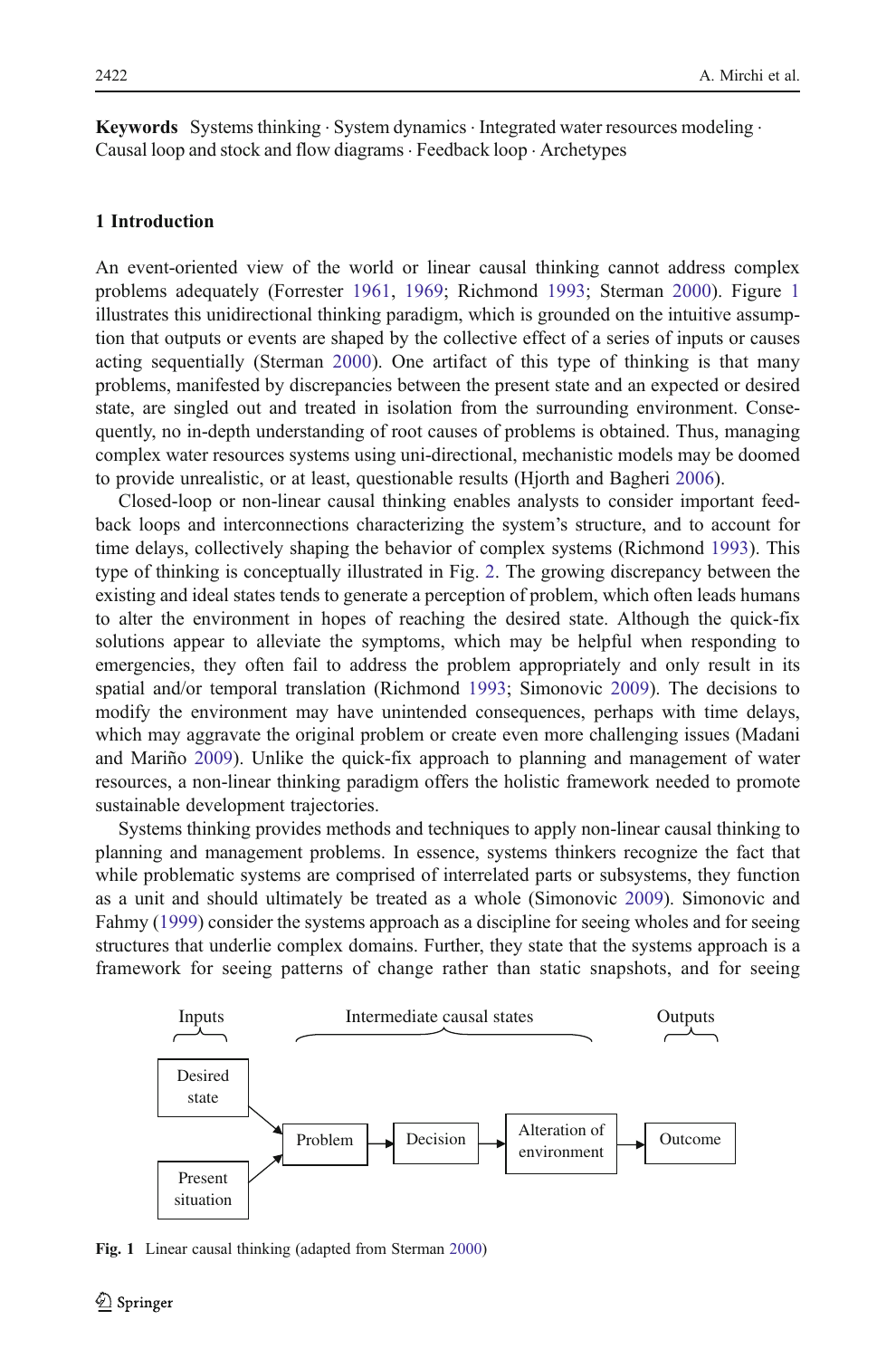

<span id="page-2-0"></span>processes and interrelationships rather than objects. Thus, the principles of systems thinking are critical to solving problems in water resources systems which inevitably consist of interrelated subsystems.

System dynamics (Forrester [1961,](#page-19-0) [1969;](#page-19-0) Meadows et al. [1972;](#page-20-0) Richmond [1993;](#page-20-0) Ford [1999;](#page-19-0) Sterman [2000\)](#page-21-0) is one of the methods that facilitate recognition of interactions among disparate but interconnected subsystems driving the system's dynamic behavior. The method can thus help water resources analysts to identify problematic trends and comprehend their root causes in a holistic fashion. By identifying and capturing feedback loops between components, system dynamics models can provide insights into potential consequences of system perturbations, thereby serving as a suitable platform for sustainable water resources planning and management at the strategic level (Hjorth and Bagheri [2006;](#page-20-0) Madani and Mariño [2009;](#page-20-0) Simonovic [2009\)](#page-20-0). To this end, system dynamics offers several qualitative and quantitative tools to identify and explain system behavior over time.

We contend that system dynamics has not been used by most water resources scholars and practitioners to its full capacity. The majority of system dynamics applications in water resources have underutilized the method's qualitative modeling tools. We advocate that the conceptualization or thinking phase of integrated water resources studies is of paramount importance as it provides fundamental understanding of leverage points for sustainable solutions. High-level and qualitative models can be developed relatively quickly and affordably to facilitate trend identification, and to provide insights into root causes of multi-faceted water resources problems, facilitating formulation of preemptive and sustainable solution strategies. In this paper we provide a synthesis of qualitative modeling techniques offered by system dynamics and argue that these techniques offer important insights and should not be overlooked by water resource modelers. To do this, we first present a synopsis of system dynamics applications in water resources. Then, the fundamentals of system dynamics and its qualitative modeling tools such as Causal Loop Diagrams (CLD) and Stock and Flow Diagrams (SFD) are discussed in detail, using tangible examples to illustrate why this approach is well suited for integrated water resources modeling, planning, and management. Furthermore, reference modes of dynamic behavior and merits of using system archetypes for qualitative modeling prior to quantitative analyses are illustrated. Finally, the method's benefits and *caveats*, stemming from application of the approach without proper regard for its philosophy, are discussed.

#### 2 System Dynamics and Water Resources

System dynamics, a sub-field of systems thinking (Richmond [1994;](#page-20-0) Ford [1999\)](#page-19-0), originated in the 1960's when the concepts of feedback theory were applied by Forrester and his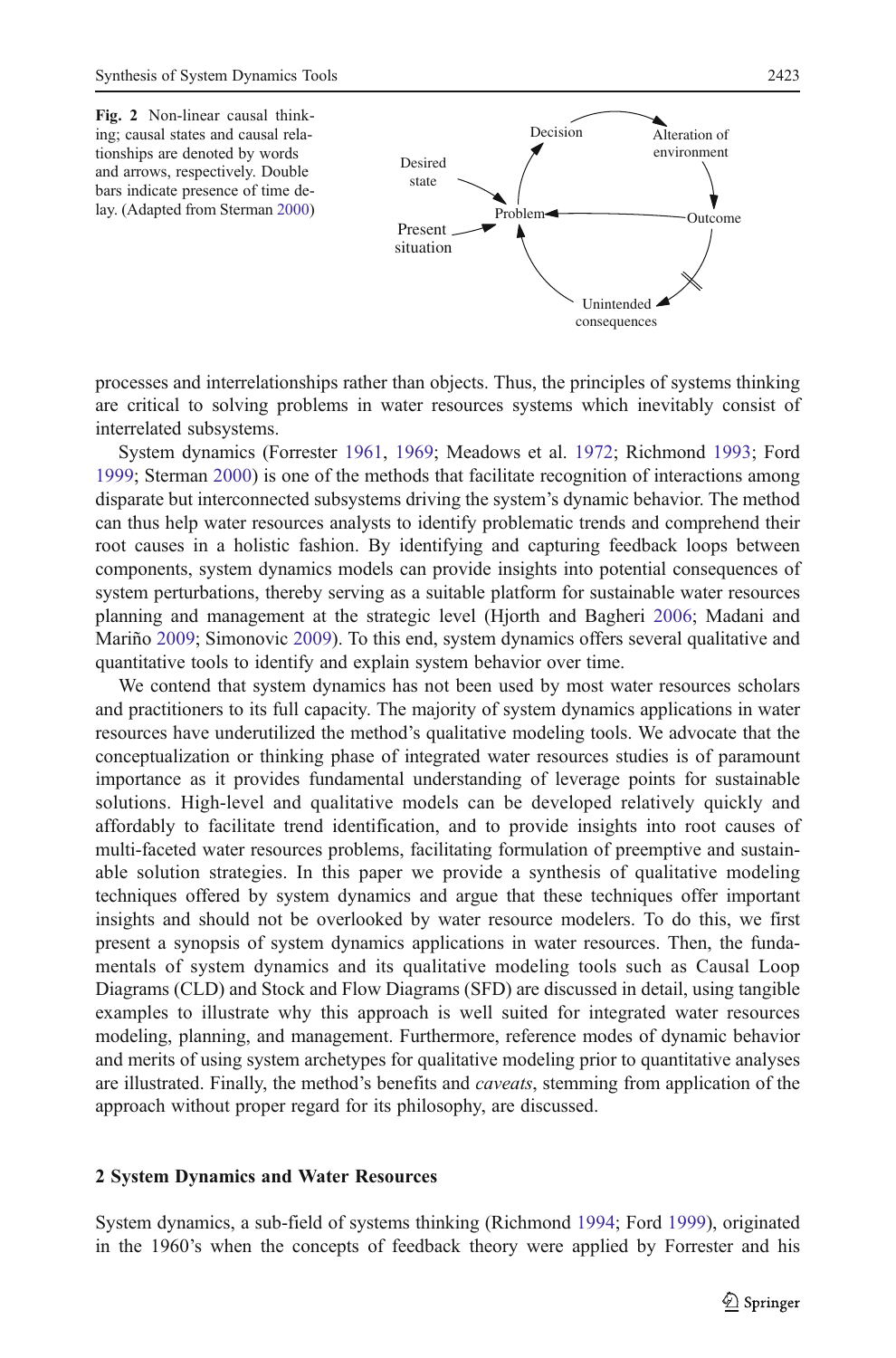colleagues to understand the underlying structure and dynamics of industrial and urban systems (Forrester [1961](#page-19-0), [1969\)](#page-19-0). The method has since been widely used by analysts from various disciplines as a convenient tool to explore the causal relationships forming feedback loops between different components of large systems. In the past 50 years, system dynamics has become a well-established methodology that has been applied in many different practical and scientific fields, including management, ecology, economics, education, engineering, public health, and sociology (Sterman [2000\)](#page-21-0).

Application of system dynamics in water resources engineering and management has grown over the past two decades (Winz et al. [2009\)](#page-21-0). Reviewing the literature, three general approaches to water resources system dynamics modeling can be identified: (i) predictive simulation models; (ii) descriptive integrated models; and (iii) participatory and shared vision models. In the first class of system dynamics models, modelers have successfully used the method as a tool to quantitatively simulate the processes governing particular subsystems within a broader water resources system. For example, Ahmad and Simonovic ([2000\)](#page-19-0) used system dynamics to model the interactive components of the hydrologic cycle to develop reservoir operation rules for flood mitigation. Ideally, this type of system dynamics model is developed to help predict the future behavior of the system accurately enough to provide a basis for tactical decisions. Table [1](#page-4-0) presents some examples of water resources problems addressed using system dynamics as a convenient simulation tool for analyzing water resources problems and/or physical watershed processes.

In the second class of system dynamics models, analysts have adopted a more holistic approach, striving to identify and characterize the main feedback loops among two or more disparate subsystems, such as hydrological, ecological, environmental, socio-economic, and political subsystems. Typically, these integrated feedback models facilitate testing and selection of water resources management plans and policies at the strategic level. Table [2](#page-5-0) summarizes example water resources studies, which have used system dynamics to describe and better understand the feedback structure and long-term behavioral patterns of interacting water resources subsystems.

Additionally, system dynamics models have been used as practical tools for promoting shared vision planning, participatory modeling, and shared learning opportunities for diverse groups of decision makers and stakeholder groups (Werick and Whipple [1994;](#page-21-0) Lund and Palmer [1997;](#page-20-0) Creighton and Langsdale [2009](#page-19-0)). Stakeholders' participation in a group model building activity can increase understanding of the scope and complexity of the problem, increase trust in model results and, subsequently, increase support for the selected policy (Stave [2003;](#page-21-0) Tidwell et al. [2004\)](#page-21-0). Table [3](#page-6-0) presents examples of participatory water resources modeling using system dynamics.

#### 3 Qualitative Modeling Tools in System Dynamics

Qualitative modeling or conceptualization of systems' problematic behavior is useful for describing the problem, its possible root causes, and solutions. System dynamics depends heavily upon both quantitative and qualitative data to characterize feedback loops in complex systems (Forrester [1975](#page-19-0); Luna-Reyes and Andersen [2003\)](#page-20-0). In effect, a significant benefit of system dynamics stems from its ability to facilitate conceptualization of multidisciplinary models by providing a number of qualitative tools to complement quantitative simulations (Wolstenholme [1999;](#page-21-0) Coyle [2000](#page-19-0)). Being accustomed to a tradition of developing highly quantified models, however, many water resources system dynamics modelers tend to overlook the approach's useful qualitative tools (Mirchi et al. [2010\)](#page-20-0). Examples of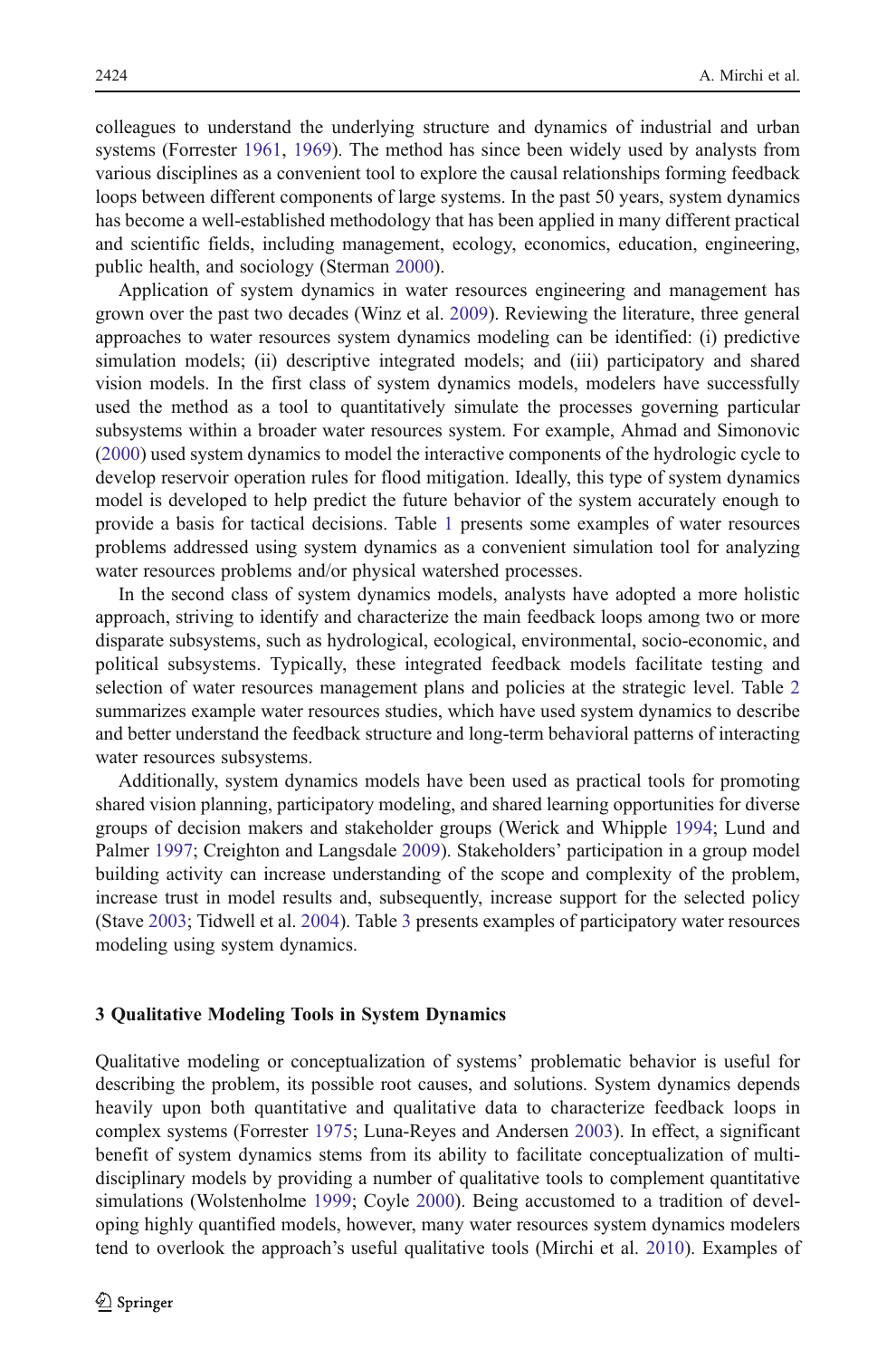| Issue(s) addressed                                                               | Modeling approach                                                                                                                         | Citation, location                                                                  | Authors' remarks                                                                                                                                                                                    |
|----------------------------------------------------------------------------------|-------------------------------------------------------------------------------------------------------------------------------------------|-------------------------------------------------------------------------------------|-----------------------------------------------------------------------------------------------------------------------------------------------------------------------------------------------------|
| Freshwater<br>eutrophication                                                     | Simulated the effects of direct<br>discharge of nutrients from<br>sewage and agriculture runoff<br>on phosphorus and plankton<br>dynamics | Vezjak et al.<br>(1998), Slovenia                                                   | Facilitated setting standards for<br>nutrient loading; suitable<br>decision support tool for<br>water quality management                                                                            |
| Developing<br>reservoir operation<br>rules for flood<br>damage mitigation        | Simulated hydrologic behavior<br>of the reservoir and upstream<br>and downstream areas under<br>major historical floods                   | Ahmad and<br>Simonovic<br>(2000), Canada                                            | Ease of model modification and<br>sensitivity analysis noted,<br>suitable for participatory<br>modeling and building trust<br>into model results                                                    |
| Assessing climate<br>change impacts on<br>an urban flood<br>protection system    | Hydrologic processes and flood Simonovic and Li<br>protection performance<br>simulated under various<br>climate scenarios                 | (2003), Canada                                                                      | Flexible model structure and<br>ease of sensitivity analysis<br>noted, suitable for flood<br>management policy testing                                                                              |
| Adaptive water<br>quality<br>management of a<br>nutrient impaired<br>stream      | Total maximum daily load<br>(TMDL) simulation                                                                                             | Tangirala et al.<br>$(2003)$ , USA                                                  | Facilitated evaluation of<br>alternative options for<br>impairment mitigation                                                                                                                       |
| Flood damage<br>estimation                                                       | Developed and applied a new<br>methodology for<br>spatiotemporal simulation of<br>processes governing flood<br>propagation                | Ahmad and<br>Simonovic<br>(2004), Canada                                            | Innovative generic approach for<br>building distributed system<br>dynamics models, capable of<br>accounting for spatial<br>variability and its impacts on<br>feedbacks in multi-sectoral<br>systems |
| Adaptive water<br>resources planning<br>and management                           | Basin-scale hydrologic<br>simulation                                                                                                      | Stewart et al.<br>$(2004)$ , Mexico<br>Sehlke and<br>Jacobson (2005),<br><b>USA</b> | Integrated basin-scale water-<br>shed process model capable<br>of incorporating policy, regu-<br>latory, and management crite-<br>ria to form a decision support<br>system                          |
| Thermal and mass<br>balance of a spring                                          | Simulated physical processes<br>influencing the spring's<br>geothermal characteristics                                                    | Leaver and<br>Unsworth<br>$(2006)$ , New<br>Zealand                                 | A lumped parameter model<br>addressing hydrologic and<br>geothermal processes                                                                                                                       |
| Salinity load<br>forecast and<br>removal from<br>return flows                    | Simulated processes governing<br>hydrology, water use, and<br>water quality                                                               | Venkatesan et al.<br>$(2011a, b)$ , USA                                             | Integrated simulation model<br>providing insights into<br>potential future water<br>shortages, and cost-effective<br>and energy-efficient water re-<br>use plans                                    |
| Energy use and<br>carbon footprint of<br>different waters<br>supply alternatives | Simulated processes for<br>desalinating sea water, and<br>projected carbon emission of<br>supplying urban water from<br>remote areas      | Shrestha et al.<br>(2011, 2012),<br><b>USA</b>                                      | Guides urban water supply<br>management by facilitating<br>evaluation of energy<br>efficiency, and selection of<br>low-carbon emission water<br>supply management options                           |

<span id="page-4-0"></span>Table 1 Example applications of system dynamics as a convenient simulation tool for modeling water resources problems and/or physical watershed processes

these tools and ideas are CLDs, SFDs, reference modes of dynamic behavior, and system archetypes. In this section we provide an overview of the fundamental constructs and qualitative modeling techniques offered by system dynamics.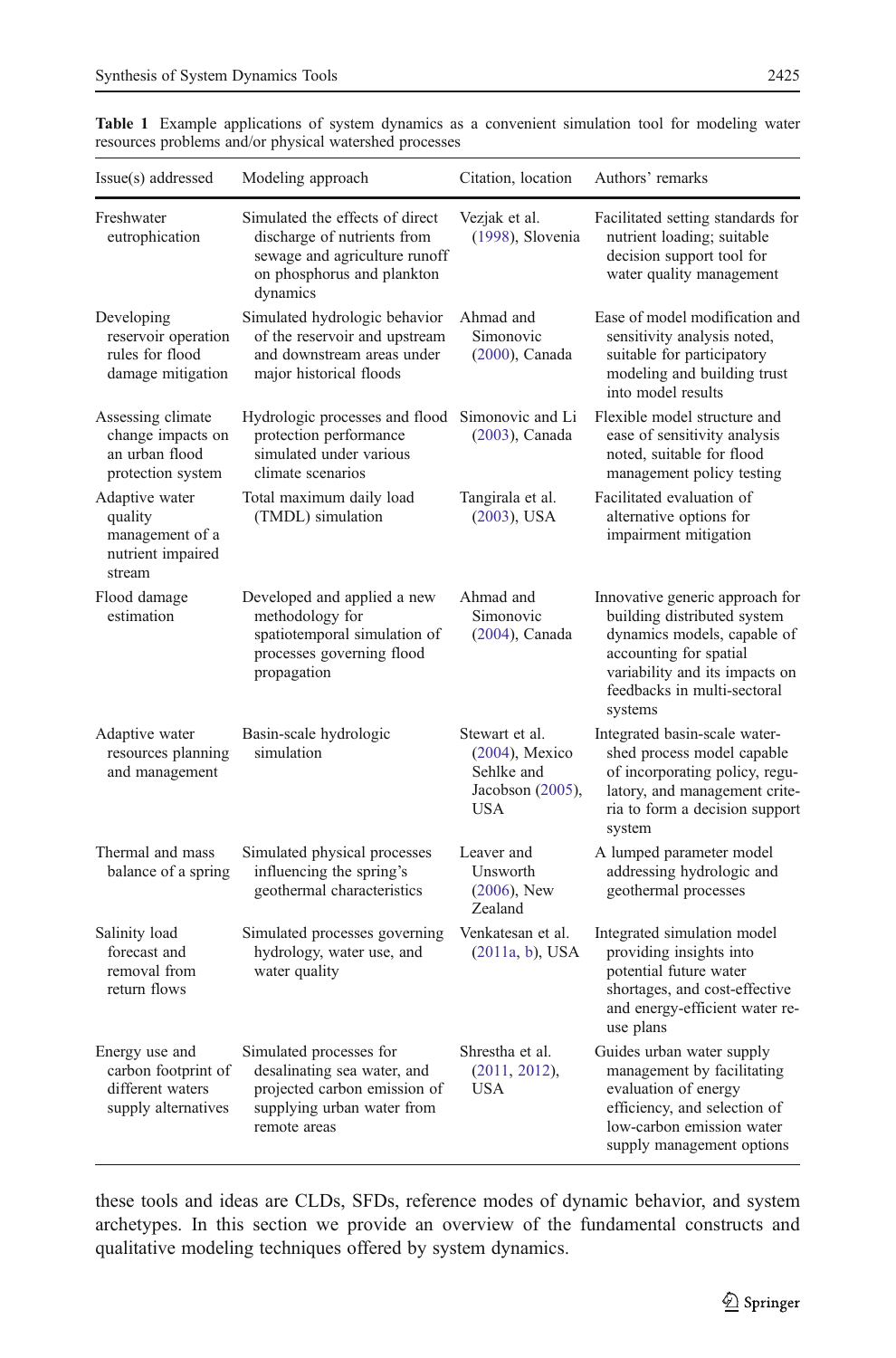| Issue(s) addressed                                                                     | Modeling approach                                                                                                                                                                                                       | Citation, location                                                                     | Authors' remarks                                                                                                                                                                                                             |
|----------------------------------------------------------------------------------------|-------------------------------------------------------------------------------------------------------------------------------------------------------------------------------------------------------------------------|----------------------------------------------------------------------------------------|------------------------------------------------------------------------------------------------------------------------------------------------------------------------------------------------------------------------------|
| Water resources<br>policy analysis and<br>decision making                              | Object-oriented modeling<br>linking alternative socio-<br>economic development<br>plans with water availabili-<br>ty at the national level                                                                              | Simonovic and Fahmy<br>(1999), Egypt<br>Simonovic and<br>Rajasekaram (2004),<br>Canada | Flexible, transparent<br>framework facilitating<br>participatory modeling;<br>complex due to accounting<br>for several interconnected<br>sectors                                                                             |
| Water quality and<br>environmental<br>deterioration due to<br>socio-economic<br>growth | Various regional-scale physi-<br>cal and socio-economic<br>subsystems linked to a wa-<br>ter quality model                                                                                                              | Guo et al. (2001),<br>China Leal Neto et<br>al. (2006), Brazil                         | Supported effective regional-<br>scale environmental plan-<br>ning, management, and de-<br>cision making                                                                                                                     |
| Sustainable water<br>resources<br>management in the<br>face of growing<br>demand       | Various physical subsystems<br>and water use sectors<br>simulated under different<br>scenarios ( <i>i.e.</i> , <i>climate and</i><br>management)                                                                        | Xu et al. (2002), China<br>Qaiser et al. (2011),<br><b>USA</b>                         | Captured main drivers of<br>supply and demand, and<br>provided insights for<br>regional water management<br>roadmap                                                                                                          |
| Effective crisis<br>management in<br>response to<br>flooding                           | Simulated human behavior<br>during flood emergency<br>evacuation                                                                                                                                                        | Simonovic and<br>Ahmad (2005),<br>Canada                                               | Practical framework for<br>monitoring and policy<br>selection for emergency<br>planning                                                                                                                                      |
| Long-term impacts<br>of interbasin water<br>diversions into a<br>water scarce area     | Interactions among various<br>drivers of water shortage<br>analyzed, and sustainable<br>management strategies<br>recommended                                                                                            | Madani and Mariño<br>$(2009)$ , Iran                                                   | Provided insights for<br>effective regional-scale wa-<br>ter resources management<br>and policy selection                                                                                                                    |
| Long-term water<br>allocation among<br>various stakeholder<br>groups                   | Basin-scale hydrological,<br>agricultural, economic, and<br>ecological subsystems<br>simulated                                                                                                                          | Gastélum et al. (2009),<br>Mexico Ahmad and<br>Prashar (2010), USA                     | Integrated watershed process<br>model, supporting policy<br>testing and formulating<br>integrated management<br>criteria                                                                                                     |
| Post-disaster water<br>resources<br>management                                         | Simulated post-earthquake<br>changes in water consump-<br>tion patterns, population,<br>and water infrastructure<br>development                                                                                         | Bagheri et al. (2010),<br>Iran                                                         | Facilitates monitoring and<br>policy selection for post-<br>disaster water management<br>to accommodate increased<br>demand due to relief opera-<br>tion and reconstruction                                                  |
| Growing global<br>water scarcity                                                       | Simulated different<br>subsystems including<br>climate, carbon cycle,<br>hydrologic cycle, and<br>socio-economic subsystem<br>linked to food production<br>subsystem and global water<br>availability, use, and quality | $(2011)$ , N/A                                                                         | Davies and Simonovic Facilitates global-scale evalu-<br>ation of feedbacks between<br>water resources and socio-<br>economic and environmen-<br>tal change, providing<br>insights for understanding<br>global water scarcity |

<span id="page-5-0"></span>Table 2 Example applications of system dynamics in integrated or multi-subsystem feedback modeling of water resources systems for strategic policy testing and selection

# 3.1 Causal Relationships

At the core of system dynamics models are reinforcing (positive) and balancing (negative) causal relationships. A positive causal relationship means an increase/decrease in model Variable A would result in an increase/decrease in model Variable B, whereas a negative causal relationship signifies that an increase/decrease in model Variable A triggers a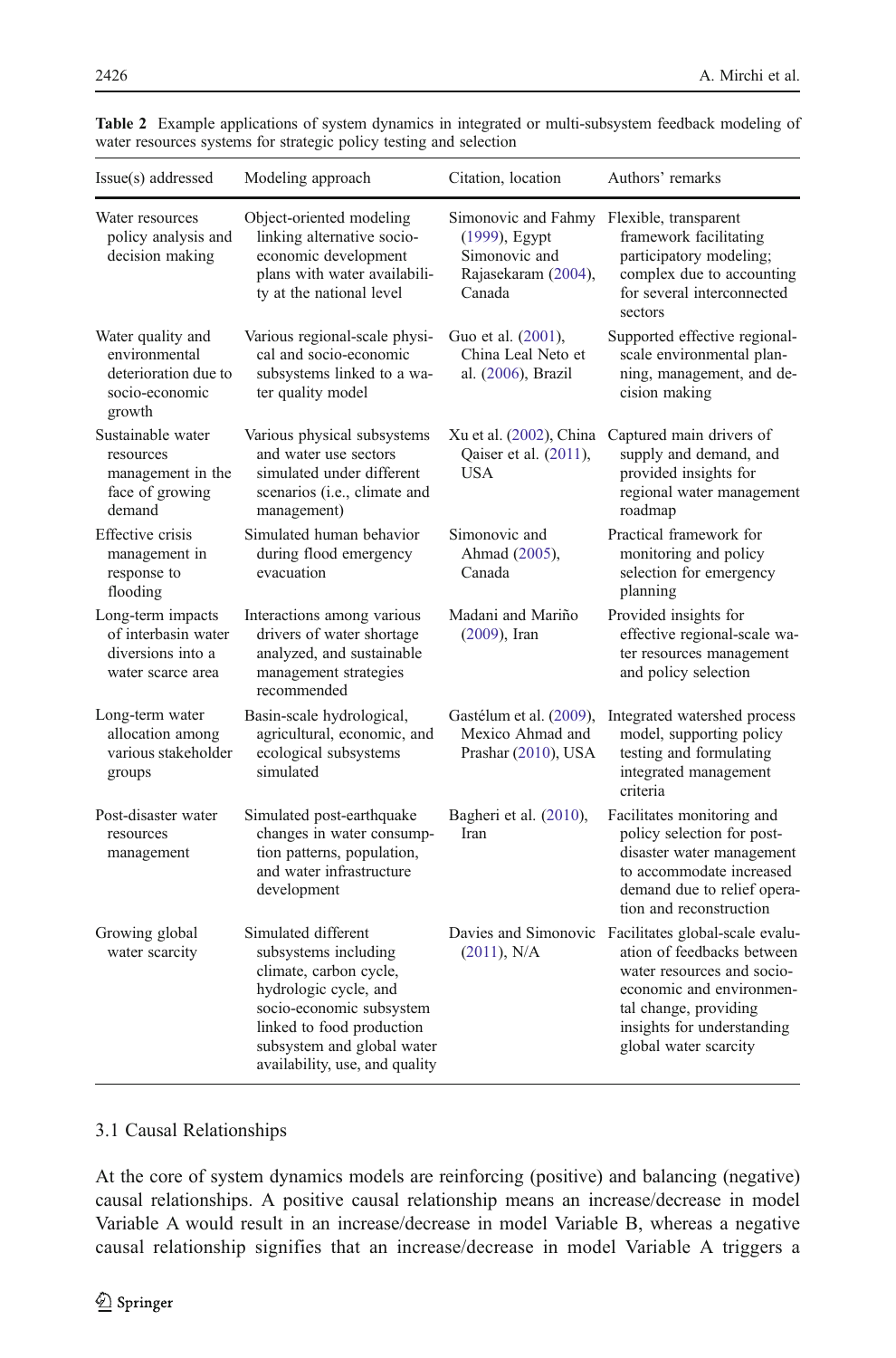| Issue(s) addressed                                                                                                 | Modeling approach                                                                                                                                                             | Citation.<br>location                                                | Author's remarks                                                                                                                                                                                            |
|--------------------------------------------------------------------------------------------------------------------|-------------------------------------------------------------------------------------------------------------------------------------------------------------------------------|----------------------------------------------------------------------|-------------------------------------------------------------------------------------------------------------------------------------------------------------------------------------------------------------|
| Over-appropriation of river<br>flow to diverse stakeholder<br>groups                                               | A system dynamics model of Ford (1996),<br>processes governing annual<br>river flow used by<br>participants from<br>agricultural and<br>hydropower production<br>sectors      | <b>USA</b>                                                           | Facilitated shared learning<br>and useful participation of a<br>diverse group of<br>stakeholders, simulation<br>results led to constructive<br>discussions about complex<br>water issues                    |
| Enhancing public<br>understanding of water<br>management options in a<br>fast growing area                         | A strategic-level system dy-<br>namics model used in a<br>public forum to illustrate<br>the effectiveness of avail-<br>able and proposed manage-<br>ment alternatives         | Stave (2003),<br><b>USA</b>                                          | Counterintuitive model<br>results triggered<br>informative discussions<br>among participants, and<br>effective management<br>strategies were identified                                                     |
| The need for public<br>participation in integrated<br>water resources planning<br>and management                   | Participatory system<br>dynamics simulation of key<br>hydrologic, social, and<br>environmental drivers for<br>quantitative comparison of<br>alternative management<br>options | Tidwell et al.<br>$(2004)$ , USA                                     | Facilitated public<br>involvement in decision<br>making, and increased<br>public understanding of<br>water management<br>complexities; facilitated<br>analysis of water supply,<br>demand, and conservation |
| Incorporating the<br>implications of climate<br>change in integrated water<br>resources planning and<br>management | Participatory, scenario-based<br>approach to build a water-<br>shed model to explore wa-<br>ter resources futures and<br>basin-scale policy options                           | Langsdale et<br>al. (2007),<br>Langsdale et<br>al. (2009),<br>Canada | Provided shared learning<br>experience and increased<br>the participants'<br>appreciation of future water<br>management challenges<br>(reduced supply and<br>increased demand)                              |

<span id="page-6-0"></span>Table 3 Example applications of system dynamics in participatory water resources modeling for integrated policy assessment

decrease/increase in model Variable B. For example, if the area of cultivated land in an agricultural district is increased, agricultural water demand will rise (positive causal relationship). Likewise, increase in hydraulic conductivity and temperature will increase groundwater recharge and evaporation, respectively. In contrast, as infiltration increases, the amount of surface runoff into a storage reservoir will decrease. Similarly, increased evaporation will cause the stored water in the reservoir to decrease. In another balancing relationship, as the groundwater table falls, the pumping cost will rise. A summary of the given examples, along with graphical notation of reinforcing and balancing causal relationships and their interpretation, is presented in Table [4.](#page-7-0)

### 3.2 Causal Loop Diagrams and Basic Feedback Loops

Developing the system's CLD helps graphically capture the relationships between interactive subsystems, and can thus be considered as the conceptual modeling step. CLDs provide valuable information about the system including the presence of feedback loops, loop dominance, and presence of time delays. They are comprised of words and arrows with appropriate polarity, depicting combinations of positive and/or negative causal relationships. A causal relationship may exist between any two system variables, regardless of their type.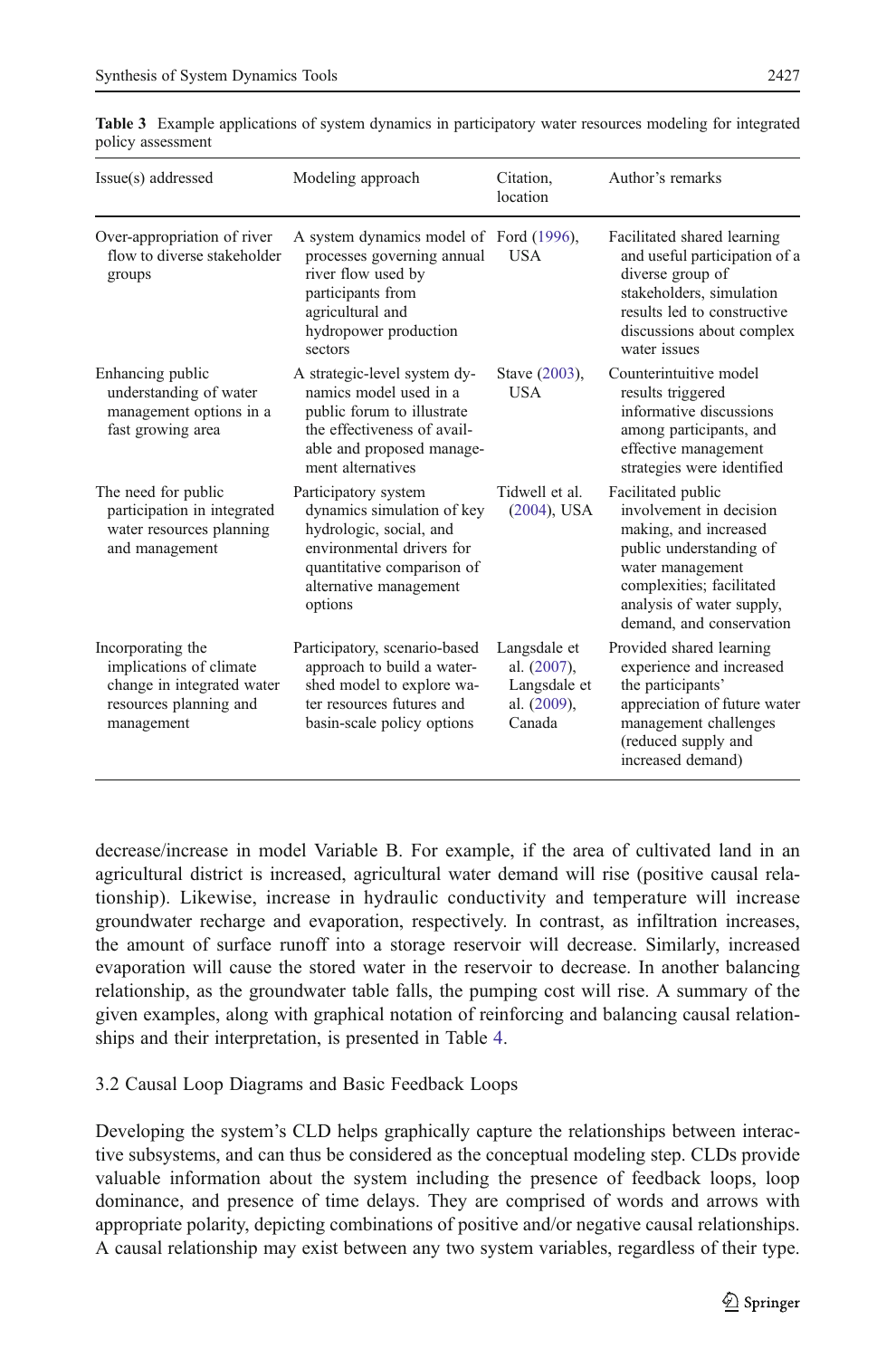| Connection     | Causal relationship                                                                                                                                     | <b>Mathematical</b><br>definition                   | <b>Examples</b>                                                                                                                          |
|----------------|---------------------------------------------------------------------------------------------------------------------------------------------------------|-----------------------------------------------------|------------------------------------------------------------------------------------------------------------------------------------------|
| $^+$<br>В<br>A | Any change in the state of A<br>causes the state of B to<br>change in the same direction:<br>if A increases/decreases, B<br>increases/decreases too     | $\frac{\partial \mathbf{B}}{\partial \mathbf{A}}>0$ | Cultivated<br>Agricultural<br>land<br>water demand<br>Hydraulic<br>Groundwater<br>conductivity<br>recharge<br>Temperature<br>Evaporation |
| В              | Any change in the state of A<br>causes the state of B to<br>change in the opposite.<br>direction; if A<br>increases/decreases, B<br>decreases/increases | $\partial B$<br>$\frac{1}{\partial A} < 0$          | Groundwater<br>Pumping cost<br>table<br>Reservoir's<br>Evaporation<br>stored water<br>Infiltration<br>Runoff                             |

<span id="page-7-0"></span>

| Table 4 Graphical notation and polarity of causal relationships |  |
|-----------------------------------------------------------------|--|
|-----------------------------------------------------------------|--|

In complex systems, combinations of positive and negative causal relationships may form feedback loops. There are two fundamental feedback loops–balancing (negative) and reinforcing (positive) loops. Typically, a balancing feedback loop comprises causal relationships which collectively attempt to reduce the discrepancy between the current state and a desired state. On the other hand, reinforcing feedback loops often characterize continuing trends of growth or decline. As a rule of thumb, a loop is reinforcing if the number of its negative causal links is even, and it is balancing otherwise, provided that the CLD appropriately represents the main drivers and causal relationships between them (Sterman [2000\)](#page-21-0). The ability to observe the structure of systems to identify dominant feedback loops in a representative CLD can provide qualitative information about their typical dynamic behavior. Therefore, when systems are not overly complex, it may be possible by looking at the CLD to determine the behavior of some variables even before quantitative modeling. We will use a simple example to illustrate the behavior of reinforcing and balancing feedback loops, and the use of CLDs in qualitative modeling.

To better understand the behavior of a reinforcing feedback loop, consider a reservoir supplying water for a growing urban area. Net precipitation increases the inflow, raising the reservoir's stored water and increasing the potential for development (positive relationships). Subsequently, new opportunities for development lead to actual development, raising water demand, which then prompts the reservoir operators to allocate more space in the reservoir to storage. Allocating more space to storage would then create potential for more development which, in turn, would ultimately call for still more stored water. In the absence of other operating feedbacks (e.g., flooding, environmental flows, evaporation), the stored water in the system would grow exponentially until storage capacity has completely been used. Figure [3](#page-8-0) shows a simple CLD broadly illustrating the interrelationships within the "urban water supply loop" and corresponding behavior of the hypothetical system.

In the "urban water supply loop" it was assumed that the reservoir is solely used for the purpose of water supply. Now suppose the reservoir functions only for flood control. In this case, high inflows raise the reservoir's stored water, increasing flood risk. Consequently, the reservoir release is increased to reduce the stored water and accommodate the future inflows. This is an example of a balancing or negative feedback loop where the reservoir release helps maintain the reservoir's water level below levels that would jeopardize the urban area. Neglecting all other operating loops, a CLD of the "flood control loop," along with behavioral graph of the reservoir system, is shown in Fig. [4.](#page-8-0)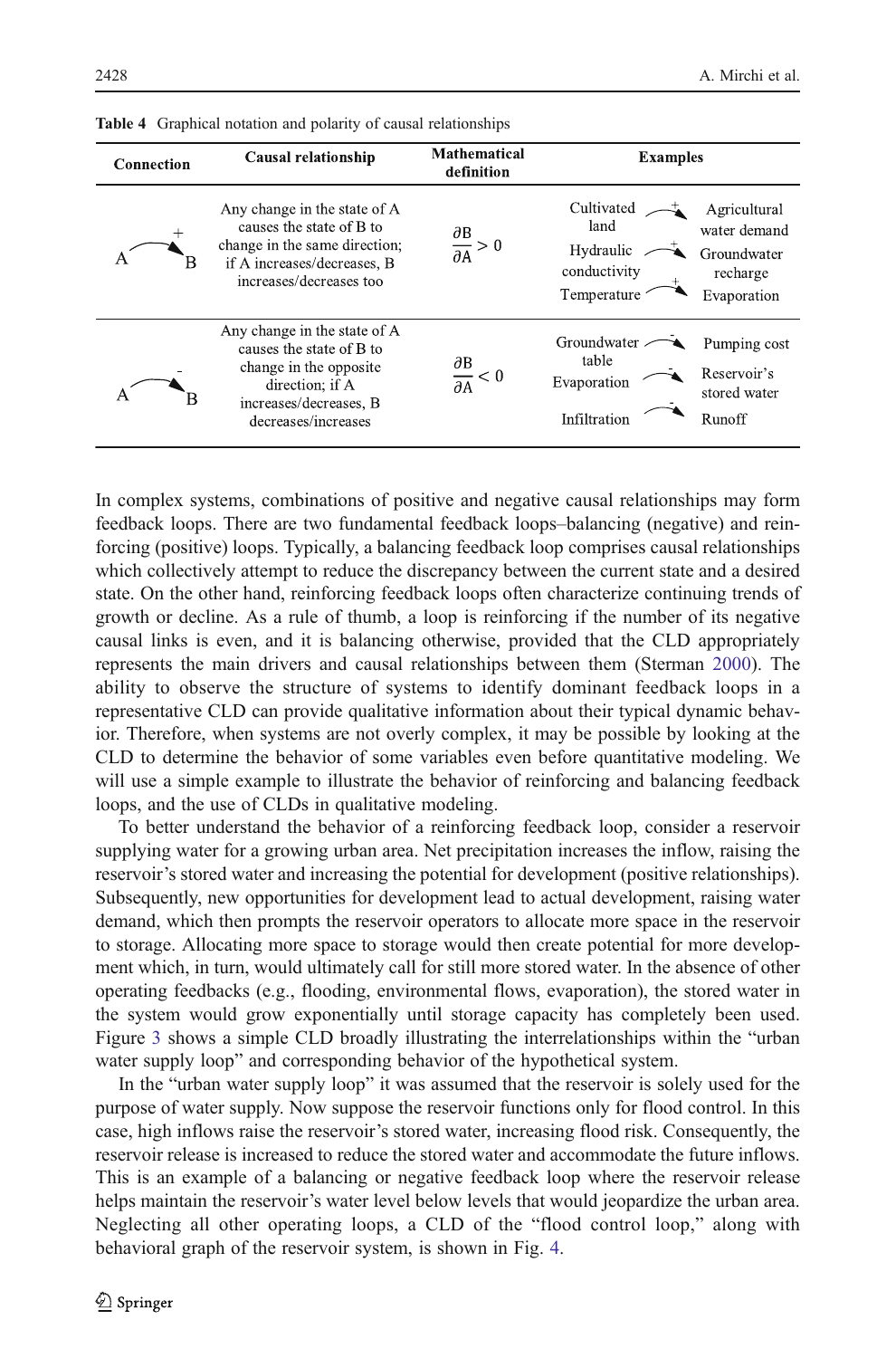<span id="page-8-0"></span>

Fig. 3 CLD of the "urban water supply loop" a and corresponding behavior of the hypothetical reservoir system b. "R" denotes a reinforcing feedback loop

When studied separately, the "urban water supply loop" and "flood control loop" demonstrate distinctively different behavioral patterns (i.e., respectively, exponential growth and decline). However, when both feedback loops are present (Fig. [5a\)](#page-9-0), the system's longterm dynamic behavior may undergo variations depending on which loop is dominant. Figure [5b](#page-9-0) depicts potential long-term behavior of the system. Although this may seem like a trivial example, it represents the long-term behavior observed in a number of systems affected by development, where reservoir reallocation has been proposed (McMahon and Farmer [2004](#page-20-0)).

### 3.3 Stock and Flow Diagrams

Based on the CLD of the problem, a Stock and Flow Diagram (SFD) can be developed to better characterize accumulation and/or depletion of stock(s) and flow of quantities in the system. General steps for translating CLD into SFD are summarized in Table [5](#page-9-0). Representing the system in terms of stocks and flows precedes quantification of the processes that have been accounted for in the CLD. Easy-to-learn software programs (e.g., STELLA (High



Fig. 4 CLD of the "flood control loop" of the hypothetical reservoir system a and corresponding dynamic behavior b. "B" denotes a balancing feedback loop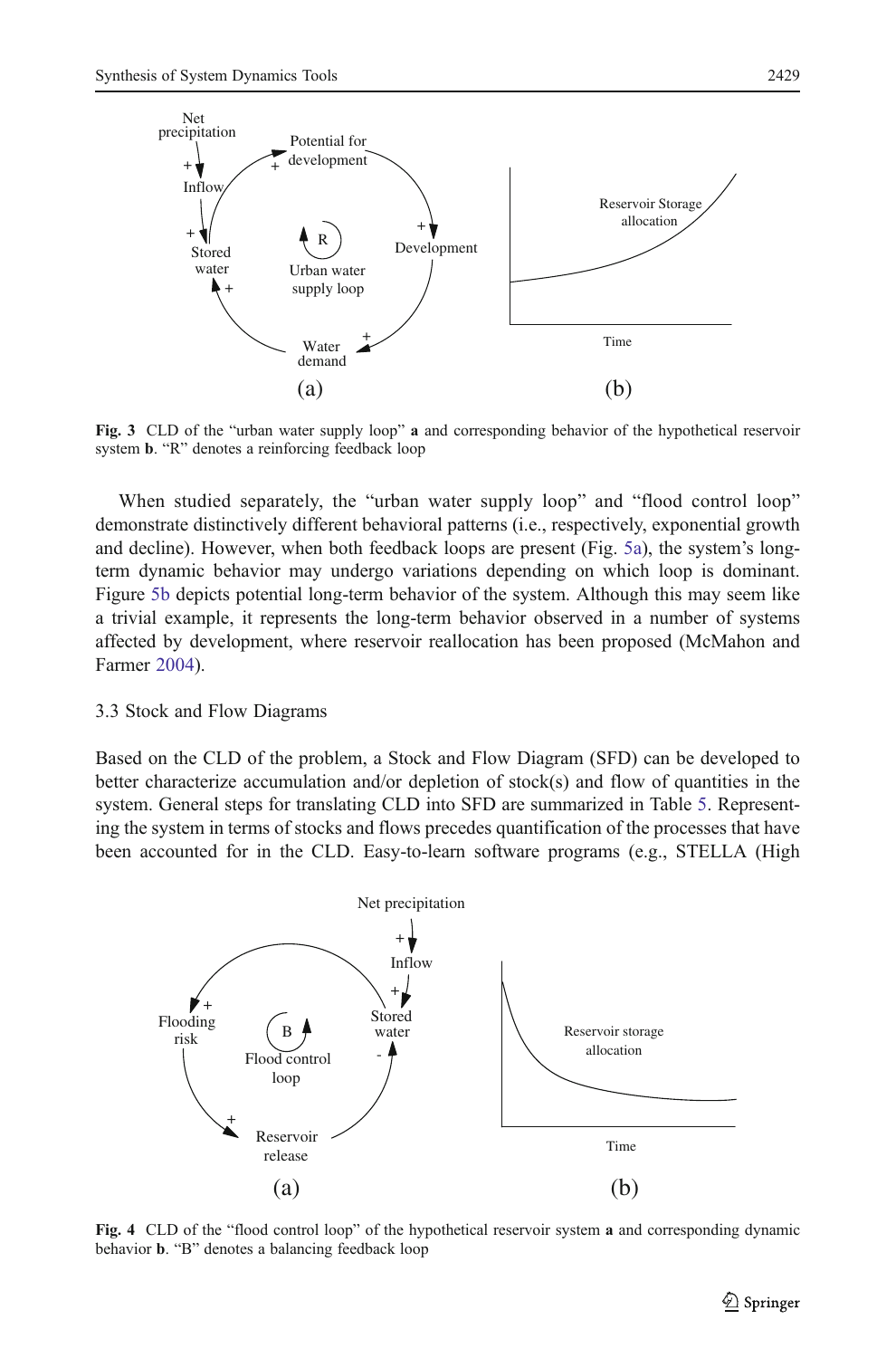<span id="page-9-0"></span>

Performance Systems [1992\)](#page-19-0), Powersim (Powersim Corp. [1996\)](#page-20-0), and Vensim (Ventana Systems [1996](#page-21-0))) can be used to facilitate qualitative as well as quantitative system dynamics modeling. These simulation environments provide building blocks for developing quantitative models, obviating the need for learning complex programming languages, and allowing more people to gain hands-on experience with system dynamics modeling. Stocks (levels) are measured at one specific time and represent any variable that accumulates or depletes over time, while flows (rates) are measured over an interval of time and denote activities or variables causing the stock to change. For example, the stored water in a reservoir system can be modeled as a stock with inflow and release being its associated flows. Auxiliary variables, such as flood risk and potential for development, are functions of stocks or constants that help formulate and calibrate the model. Stocks, flows and auxiliary variables are connected by arrows (connectors), which are used to build relationships between the model variables by transferring information such as the value of parameters present in a particular model equation. Figure [6](#page-10-0) shows a simple SFD of the reservoir example.

| Step                        | Purpose                                                                                                                                                                                                                                                                                                                                      |
|-----------------------------|----------------------------------------------------------------------------------------------------------------------------------------------------------------------------------------------------------------------------------------------------------------------------------------------------------------------------------------------|
| Key variable<br>recognition | Identify main drivers giving rise to problem symptoms                                                                                                                                                                                                                                                                                        |
| Stock identification        | Identify system resources (stocks) associated with the main drivers                                                                                                                                                                                                                                                                          |
| Flow module<br>development  | Provide rates of change and represent processes governing each stock                                                                                                                                                                                                                                                                         |
| <b>Oualitative analysis</b> | Identify: (i) additional main drivers that may have been overlooked; (ii) causal<br>relationships that require further analyzing by specific methods; (iii) controllable<br>variables and their controllers; (iv) systemic impact of changes to controllable<br>variables; (v) system's vulnerability to changes in uncontrollable variables |

Table 5 Procedure for building SFD using CLD (Adapted from Wolstenholme and Coyle [1983](#page-21-0))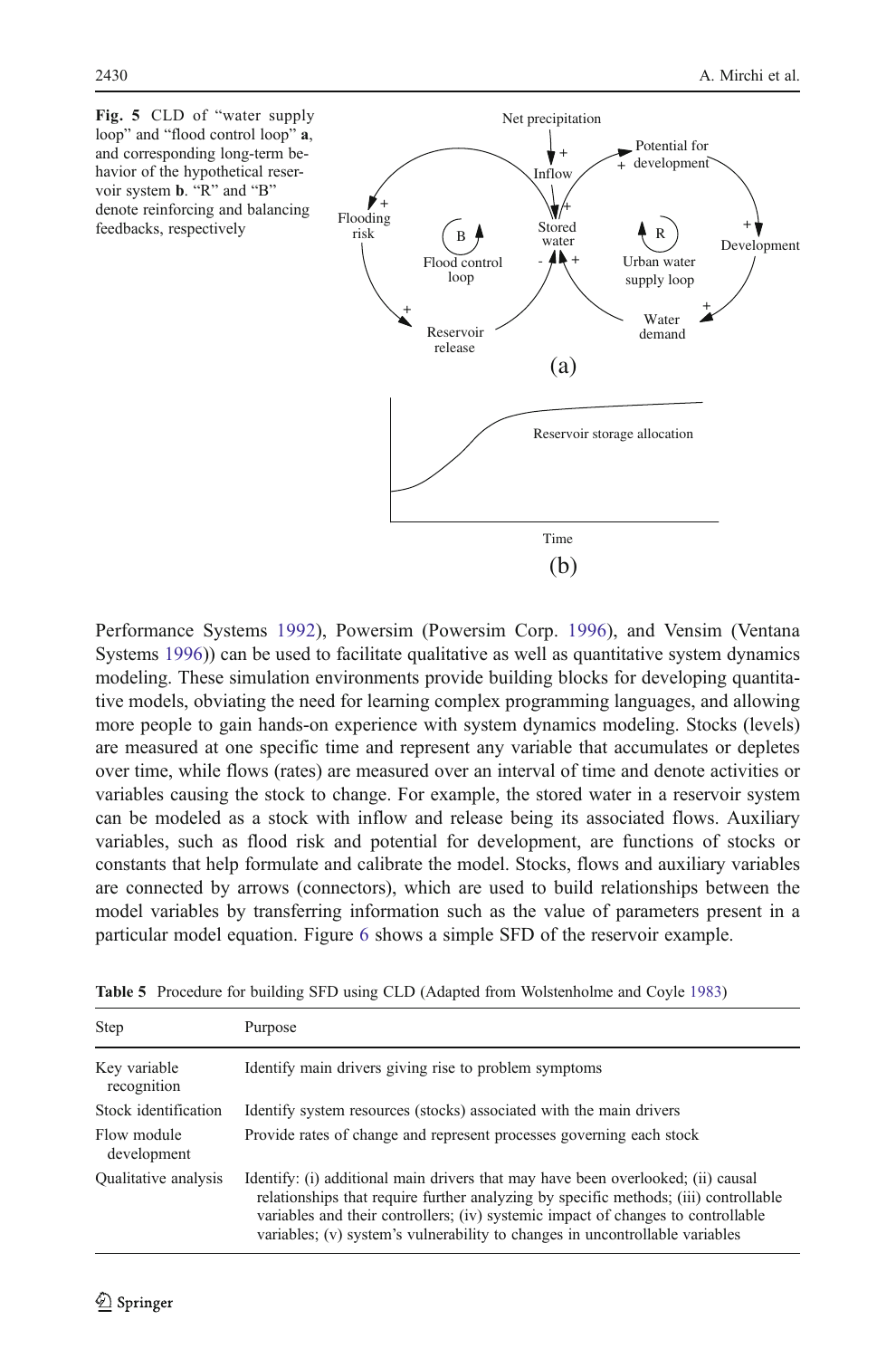<span id="page-10-0"></span>

## 3.4 Reference Modes

A reference mode is an overall pattern of system's behavior over time as opposed to short historical time series which may be dominated by noise (Sterman [2000;](#page-21-0) Ford [1999](#page-19-0); Simonovic [2009\)](#page-20-0). Saeed ([1998\)](#page-20-0) considers a reference mode as a qualitative and intuitive concept facilitating conceptualization processes, which does not represent the precise description/prediction of past/future events. Fundamental reference modes of dynamic behavior include exponential growth, goal seeking, and oscillation. Typically, reinforcing and balancing feedback loops demonstrate continuous growth and goal seeking behavior, respectively. Oscillation is generated by presence of delayed corrective components in balancing loops causing the system to constantly move above and then below its goal. Other common modes of dynamic behavior, which are caused by the fundamental modes, include S-shaped growth, oscillating overshoot, and overshoot and collapse. S-shaped growth is generated when the balancing feedbacks in a system dominate its behavior after it has, under impact of reinforcing loops, grown toward a limiting state (e.g., carrying capacity of an environmental system). When significant time delays hinder the balancing feedbacks to initiate the corrective action on time, the system will likely overshoot the limiting state, demonstrating an oscillatory behavior around the constraining limit (oscillating overshoot). In this situation, if the resource is non-renewable or carrying capacity is irreversibly exceeded, the system will collapse before the balancing feedbacks can salvage it (overshoot and collapse). Figure [7](#page-11-0) presents common modes of dynamic behavior.

A water-stressed region's ongoing trend of development, facilitated by continuous supply of imported water, is an example of exponential growth driven by a reinforcing feedback structure (Madani and Mariño [2009](#page-20-0)). In contrast, irrigation water withdrawal in an agricultural district where appropriate water pricing schemes are applied often follows a goal seeking dynamic behavior (Cai and Wang [2006](#page-19-0)). An example of oscillatory dynamic behavior is a lake's water level which fluctuates seasonally due to seasonal precipitation patterns and water demands, and perhaps as mandated by lake operation rules (e.g., Watkins and Moser [2006](#page-21-0)). When water resources limit a region's development (i.e., no water can be supplied from outside the watershed), the water consumption pattern will likely demonstrate S-shaped behavior (Bagheri and Hjorth [2007](#page-19-0)). If long delays hinder timely response to warning signals (e.g., severe water stress), the system may overshoot its limit, causing social, economic, and/or environmental hardships. On the other hand, if the water resources are eventually replenished, it is likely that continued growth and consumption will exhaust the newly available water, generating alternating periods of replenishment and depletion, characterized by an oscillating overshoot mode of dynamic behavior. In an extreme case,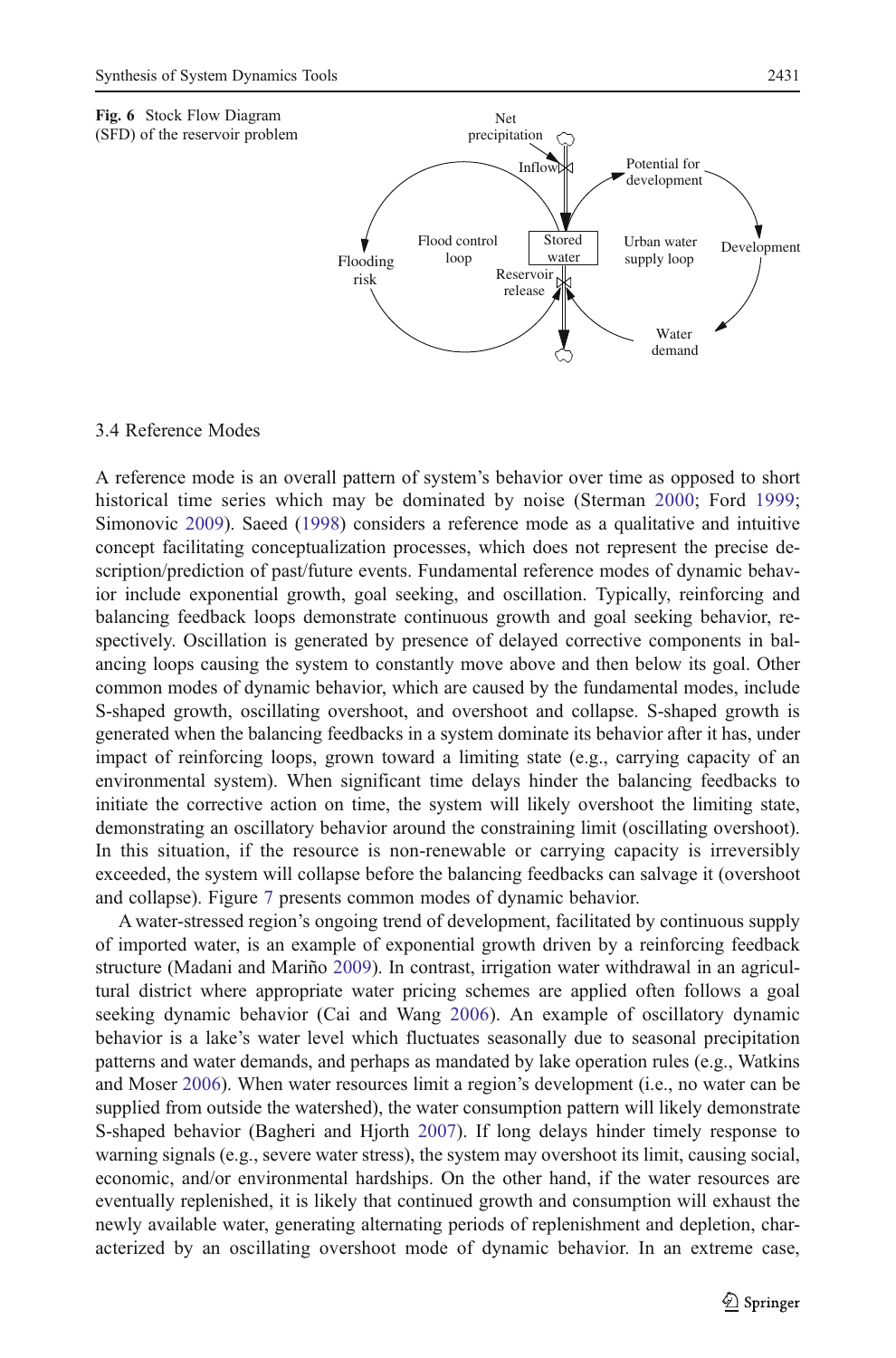<span id="page-11-0"></span>

Fig. 7 Common modes of dynamic behavior (Adapted from Sterman [2000](#page-21-0))

extensive development in resource-stressed areas can completely exhaust the resources necessary for survival of the system causing it to collapse (Erickson and Gowdy [2000\)](#page-19-0).

# 3.5 System Archetypes

System archetypes are generic system structures showing common patterns of behavior (Senge [1990](#page-20-0); Wolstenholme [2003](#page-21-0)). Reinforcing and balancing feedback loops are essentially the basic system archetypes. In real systems, however, a combination of reinforcing and balancing feedback structures can form more complex dynamic behaviors that can be characterized using more sophisticated system archetypes. Through closely studying the structure of many systems, a number of archetypes have been identified that can serve as diagnostic tools, describing or predicting the system's long-run behavior. Some common archetypes are Limits to Growth, Success to the Successful, Fixes that Backfire, and Tragedy of the Commons (Senge [1990](#page-20-0)). Knowledge of the governing dynamics of water resources systems may help decision makers prognosticate problematic behavior and take appropriate corrective actions in a timely fashion, leading to more sustainable water resources planning and management. In this section, the applicability of some system archetypes to characterize water resources management problems is illustrated through a number of examples.

Limits to Growth The Limits to Growth archetype hypothesizes that continuous growth, driven by reinforcing feedback loops in natural systems, will eventually push the system toward its limit (e.g., carrying capacity). Once the system has grown beyond a critical level, balancing feedback loops take over and dominate the system's behavior, attempting to prevent its collapse (Meadows et al. [1972](#page-20-0)). Dynamic behavior of an agricultural system using groundwater as its source of irrigation water is an example of this archetype. A CLD of the Limits to Growth archetype for the given agricultural system is depicted in Fig. [8a](#page-12-0). In this system, agricultural growth raises the demand of irrigation water. Farmers may then develop additional groundwater resources and increase pumping, enhancing the potential for agricultural growth and an increase in cultivated land (reinforcing loop). However, pumping excessive amounts of groundwater will cause severe drawdown of the groundwater table, increasing the pumping cost which, in turn, reduces the demand for groundwater (balancing loop). As shown in Fig. [8b](#page-12-0), pumping cost increases with continuous agricultural growth until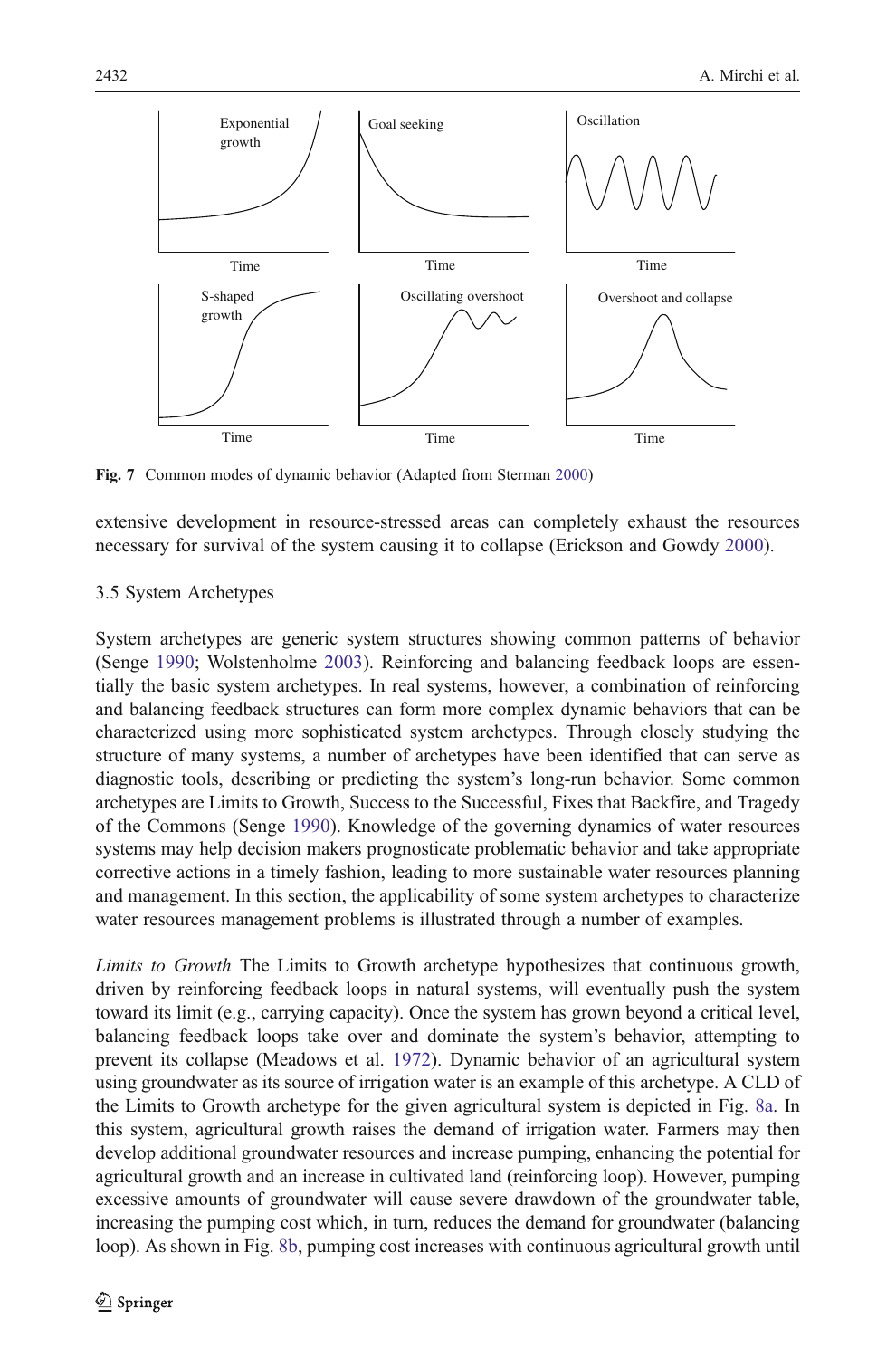<span id="page-12-0"></span>groundwater withdrawal is no longer economical, which then reduces the growth. In an extreme case, if a non-renewable groundwater resource is completely exhausted, the agricultural practice may cease altogether.

Fixes that Backfire The Fixes that Backfire archetype characterizes quick-fix (short-sighted) solutions, stemming from linear causal thinking, which treat the symptoms of a problem rather than addressing its root causes. Interbasin water transfer with unintended consequences (e.g., false perception of water abundance, encouraging continued development and population growth (Madani and Mariño [2009\)](#page-20-0)), can be characterized by a Fixes that Backfire archetype. As shown in Fig. [9a,](#page-13-0) intense water shortages prompt water managers to initiate water transfer projects to increase water supply, which will temporarily reduce the shortage. However, continuous supply of abundant water in a water-stressed region sends a false message to its current residents and inhabitants of neighboring areas about potential for development. Consequently, in the long run, while water resources are being depleted, increased development and immigration cause water shortages to grow more severe (the reinforcing loop dominates) (Fig. [9b](#page-13-0)).

Success to the Successful The Success to the Successful archetype states that good performance will earn an entity more resources, making it possible for the entity to generate even better results and gain still more resources. Dominance of this archetype in a natural setting where resources are limited can deprive the weaker competitors of the resources they need to improve their condition and become more competitive. Consequently, the successful entity continuously grows while other entities gradually decline and possibly collapse. This archetype can ultimately result in considerable inequity and imbalance among entities (e.g., water resources stakeholders), threatening the system's sustainability. Supply-

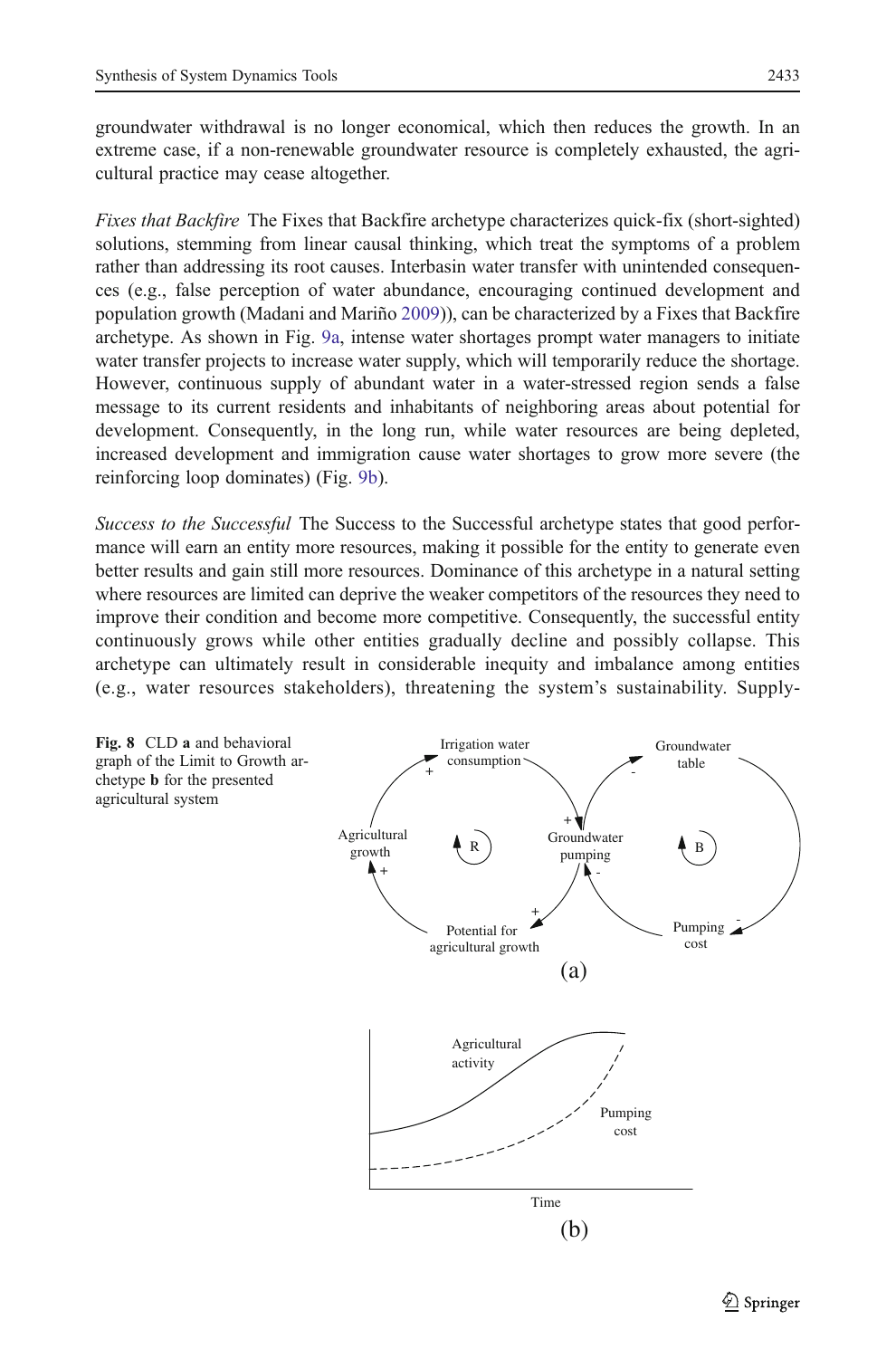<span id="page-13-0"></span>

Fig. 9 CLD a and long-term behavior of Fixes that Backfire archetype b for interbasin water transfer. Note the lag time until unintended consequences are observed, indicated by the double bars

oriented water resources management in a large metropolitan area can be explained using the Success to the Successful archetype, illustrated in Fig. [10a](#page-14-0). Water scarcity in less-populated neighboring areas is secondary to the needs of a water-stressed megacity (Bagheri and Hjorth [2007\)](#page-19-0). As the megacity's share of water resources increases, so does potential for development, which in turn adds to the power of the megacity to gain more water resources. Simultaneously, the neighboring towns' share of water resources decreases, hindering their development and ability to gain necessary resources (Fig. [10b\)](#page-14-0). Another real example of a water resources problem based on the Success to the Successful archetype is floodplain development in California, which results in a continuous profit to the local developers (success) and continuous increase in risk of economic loss to the state of California as a result of development behind unreliable levees (Madani et al. [2007](#page-20-0)).

Tragedy of the Commons This archetype is observed when multiple users exploit a shared water resource. Suppose two farmers use groundwater as the primary source for irrigating their crops. The shared resource can last longer under a regulated groundwater consumption scheme, maximizing the long-term profit of each individual stakeholder. However, in the absence of appropriate regulations, the farmers can pump as much as they want to maximize their profit. This situation is well represented by a Tragedy of the Commons (Hardin [1968\)](#page-19-0) archetype, whereby each party depletes the common pool resource solely based on their own self-interest (Loaiciga [2004;](#page-20-0) Madani [2010](#page-20-0)). Figure [11a](#page-15-0) shows a CLD of the Tragedy of the Commons archetype for the groundwater problem in which two farmers (A and B) compete to maximize their own net profit by exploiting the groundwater resource. Initially, the reinforcing loops R1 and R2 drive the system such that each farmer gains satisfactory profits. This situation holds until the groundwater table is excessively drawn down, at which point the balancing loops B1 and B2 dominate the system's dynamic behavior. Ultimately, increased pumping cost due to pumping from a lower groundwater table reduces the net profit for each individual farmer (Fig. [11b](#page-15-0)). This archetype can be generalized to qualitatively analyze any common pool resource problem (Madani and Dinar [2012\)](#page-20-0), including transboundary water resources. In an extreme case, the competition between stakeholders can jeopardize local or regional sustainability and wellbeing of inhabitants, potentially initiating political conflicts (Lowi [1993](#page-20-0)).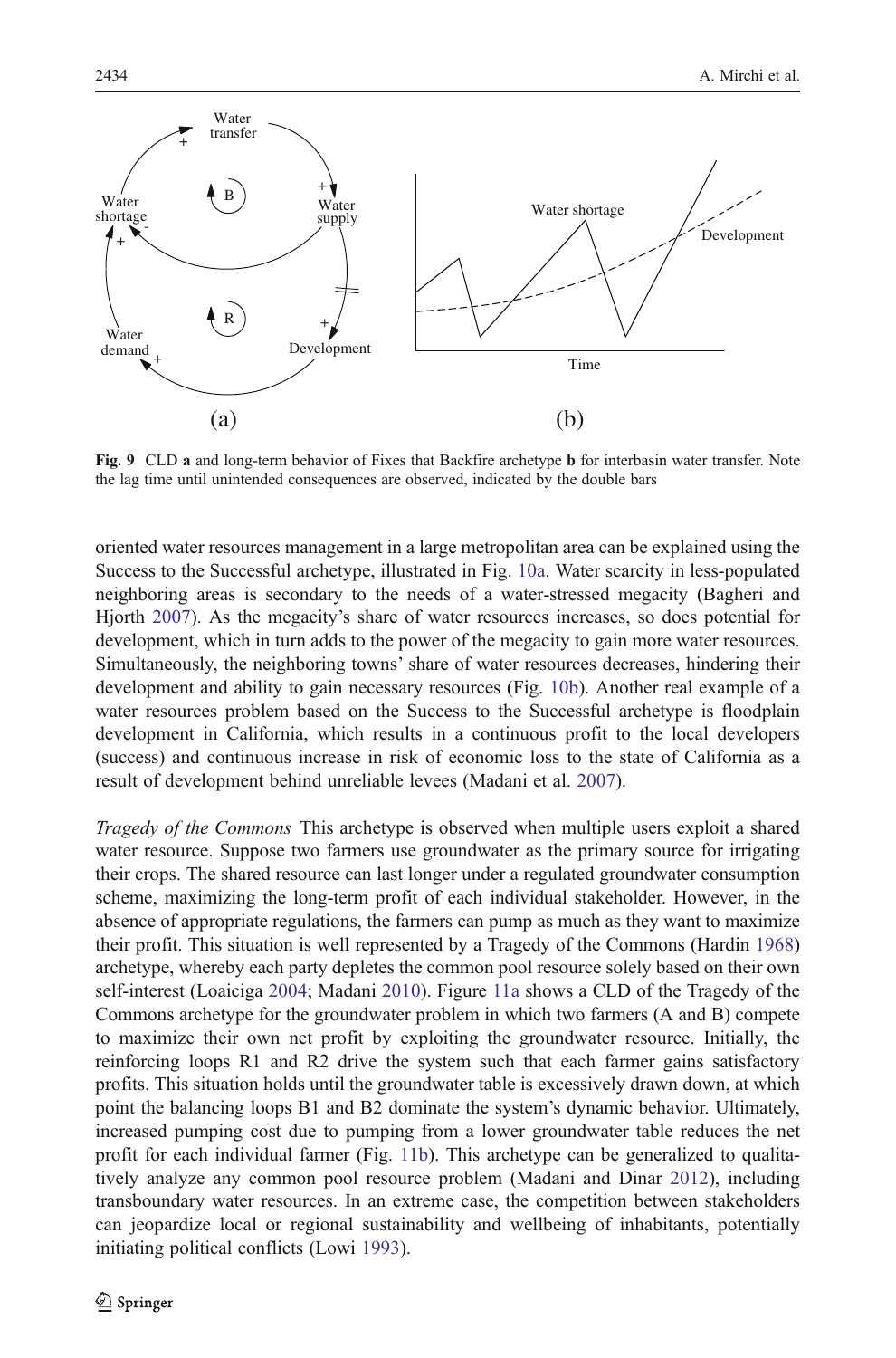<span id="page-14-0"></span>

# 4 Discussion

### 4.1 Qualitative Versus Quantitative Modeling

Qualitative system dynamics modeling can be used at different levels for different purposes (Richmond [1994](#page-20-0)). Randers [\(1980\)](#page-20-0) believes that "most human knowledge takes a descriptive nonquantitative form", and thus analysts should not restrict themselves to numerical data, which is a small fraction of knowledge fit for statistical analysis. However, developing qualitative models may not be enough for complete analysis of the problem. Proponents of quantitative modeling argue that numerical simulation nearly always adds value, even in the face of significant uncertainties about data and important qualitative information used in simulations (Forrester [1975](#page-19-0); Homer and Oliva [2001;](#page-20-0) Dhawan et al. [2011\)](#page-19-0). We recognize the pitfall of oversimplifying a problem and neglecting the value of conducting detailed simulations, which may reveal complex system behaviors that could not be understood through simple diagramming (Homer and Oliva [2001](#page-20-0); Forrester [2007](#page-19-0)). However, to accomplish a successful system dynamics application, extensive computer simulations should be performed only after a clear picture of the integrated water resources system has been established through reasonably simplified conceptual models. Contrary to conventional modeling which may fail to capture the big picture of the problem with important feedback loops, a thorough system dynamics study can provide reliable qualitative and quantitative bases for policy selection. In this way, instead of investing resources prematurely, analysts can prioritize what to study in more detail to ensure an in-depth understanding of the problem is obtained.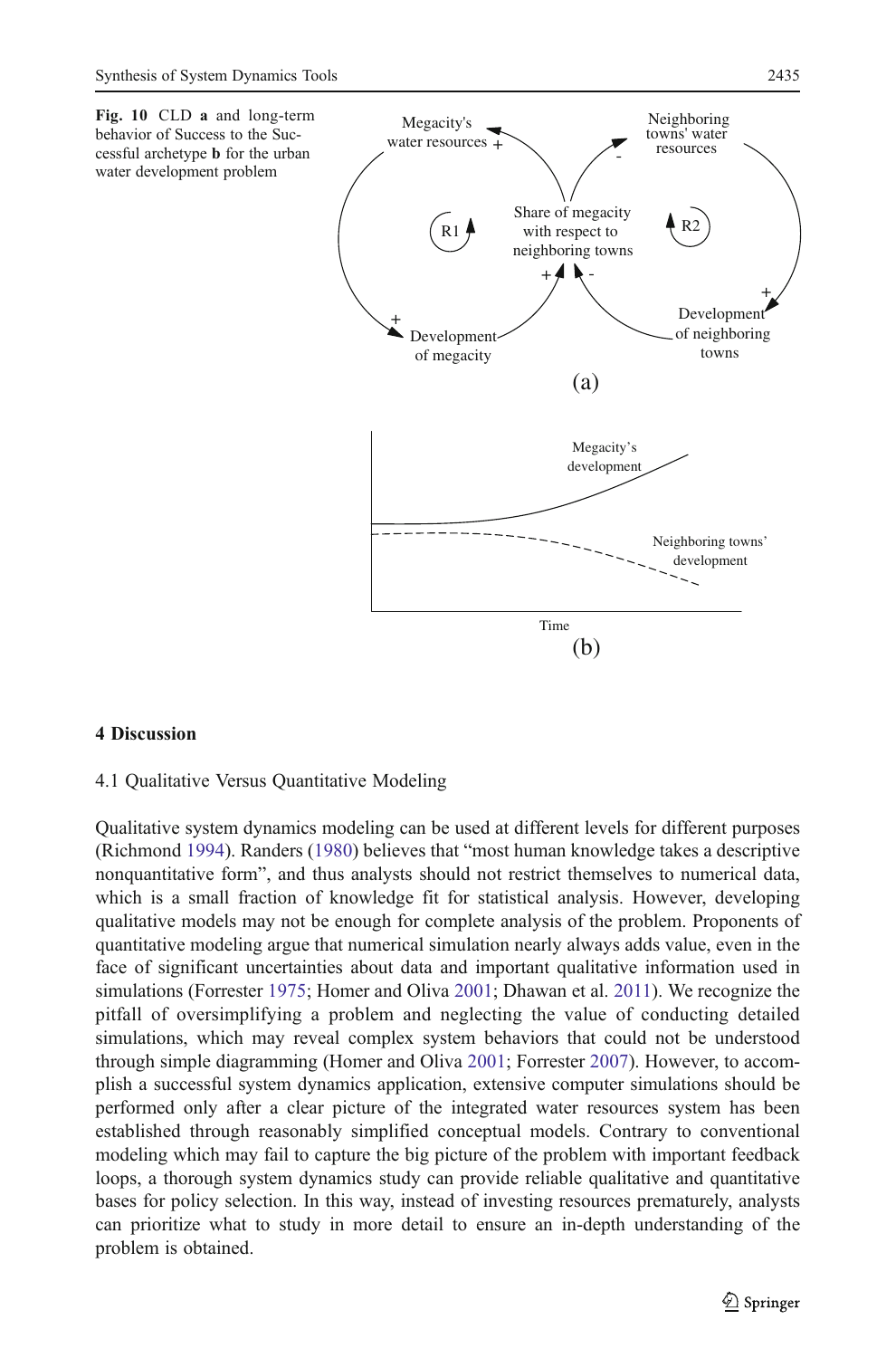<span id="page-15-0"></span>

Fig. 11 CLD a and the behavioral graph of Tragedy of the Commons archetype b for the groundwater problem when two users (farmers A and B) compete to maximize their own share of the resource

System dynamics' qualitative modeling tools, and the insights that they provide, make this approach accessible to a wide range of decision makers and stakeholders. The tools for visually exploring systems are a major distinguishing factor between this approach and traditional simulation methods. These qualitative analysis tools help generate a constructive medium for understanding a system's structure using an iterative approach best implemented through interaction with people who are familiar with the system at different levels (Randers [1980\)](#page-20-0). Therefore, attempts to reveal the main drivers of the problem using CLDs, SFDs, and archetypes are necessary. However, analysts should be aware of the general concerns about using qualitative modeling tools. In particular, problems might be encountered when translating CLDs into SFDs. Richardson ([1986\)](#page-20-0) argues that traditional definitions of the polarities of causal links and feedback loops are inadequate. In order to address this inadequacy he suggests that CLDs should account for the accumulating nature of the Flow-to-Stock links. As an alternative way for dealing with this problem, modelers can use CLDs along with reasonably representative SFDs to ensure qualitative insights are properly communicated.

System archetypes provide generic CLDs that reveal qualitative information about the underlying structure of the system, enabling water managers to detect current problematic trends and anticipate future problems. Thus, system archetypes are not meant to address any specific problem, but instead are applicable to classes of problems that share one or more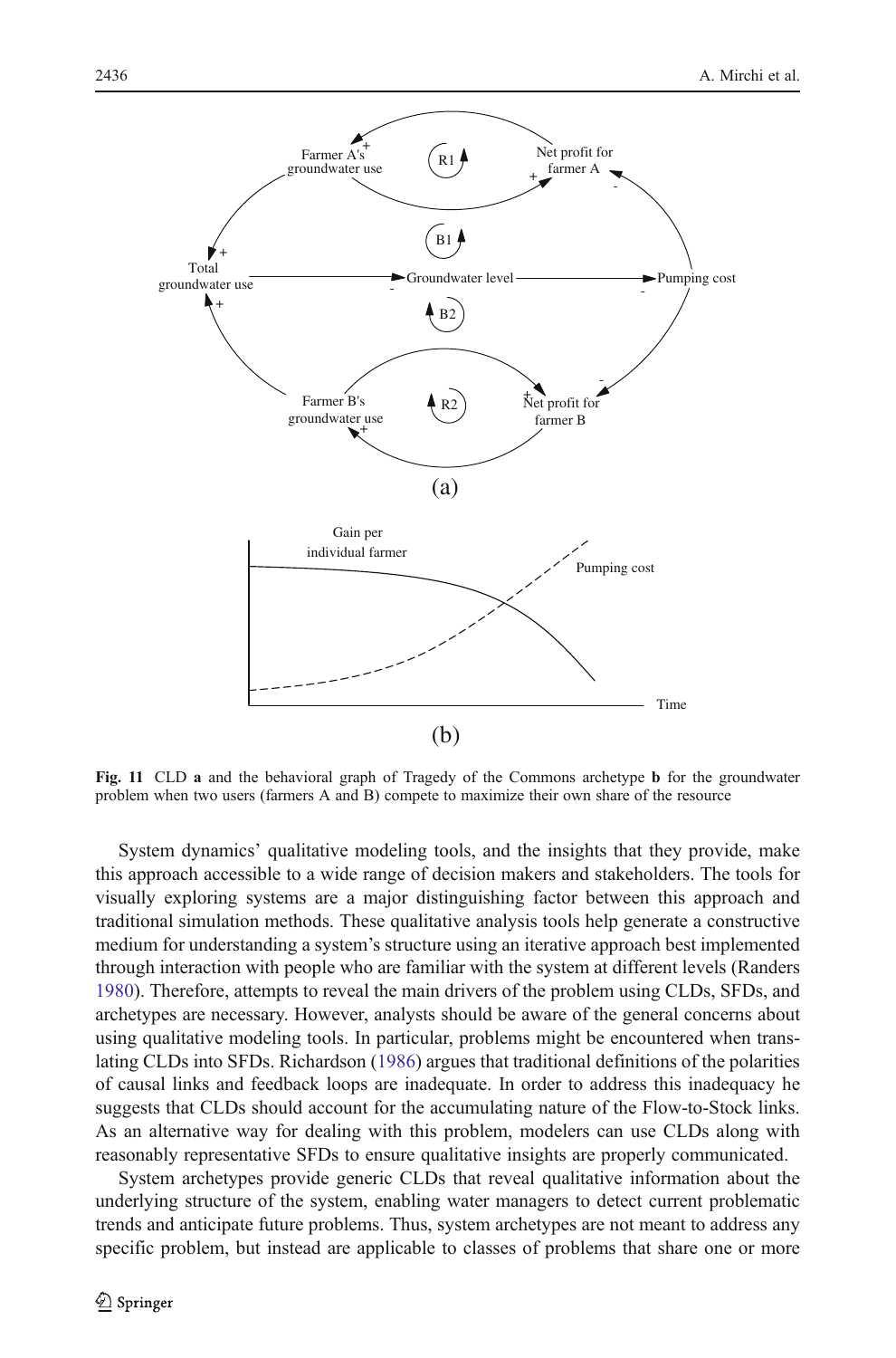modes of dynamic behavior. For various classes of problems, generic solution archetypes have been reported in the literature (Wolstenholme [2004](#page-21-0)). As such, system archetypes can be used along with other system dynamics tools such as SFDs to generate a broad, holistic understanding of the system's state and its long-term behavioral pattern. Essentially, once analysts reach a consensus regarding the system archetype that governs their particular system of interest, they can obtain valuable insights into solution strategies, which can be further analyzed and tested using detailed simulations (Wolstenholme [2003\)](#page-21-0). This is a unique characteristic of system dynamics that facilitates conceptual or high-level strategic water resources modeling.

System dynamics models should have comprehensive, and yet simple structures, particularly when presented to non-technical audiences (Stave [2003](#page-21-0)). In this context, simplicity is not equivalent to misrepresentation of the system's structure. Rather, it is more consistent with Albert Einstein's maxim that "a good explanation is one that is as simple as possible, but not simpler." Often, it is also important for system dynamics water resources models to have transparent structures that facilitate sensitivity analysis, which is critical for adaptive water resources management and scenario-based policy screening (Simonovic and Fahmy [1999\)](#page-21-0). If too much detail is included in the CLD, the structure of the system dynamics model may become overly difficult to understand for people who have not been involved in the model development. In addition to increased data requirements for complex, integrated models, to be able to provide meaningful interpretation of behavioral trends modelers must develop appropriate methods and protocols for quantifying socio-political subsystems–a task which remains a formidable challenge (Hellström et al. [2000](#page-19-0); Luna-Reyes and Andersen [2003](#page-20-0)). Furthermore, regardless of the scope of the problem, modelers need to apply appropriate aggregation and hierarchical decomposition principles to accomplish the modeling task, with the level of aggregation and decomposition varying according to the scale of problem, modeling objectives, and desired model sophistication.

#### 4.2 Validation of System Dynamics Models

Model "verification" or "validation", i.e., testing of the model using an independent data set, is often problematic due to limited data and, in some cases, a lack of appropriate methods for quantifying particular (e.g., socio-political) subsystems. Sterman [\(2000\)](#page-21-0), in fact, argues that no model can ever be verified or validated, for models are simplified representations of real processes and are thus different from reality in infinitely many ways. Nevertheless, in order for models to be useful as decision support tools for water resources planning and management, it is necessary to verify the model structure to ensure that mathematical equations and interrelationships between subsystems follow logical explanations and are not spurious or erroneous. Unlike purely data-driven black-box models, generating an "accurate" output behavior is not sufficient for validation of causal-descriptive white-box system dynamics models, which in addition to reproducing the system behavior, should explain how the behavior is generated (Barlas [1996](#page-19-0)). Thus, as Barlas [\(1996](#page-19-0)) explains, in the context of system dynamics, model validation is a semi-formal process consisting of a balanced mix of both quantitative tests and qualitative behavioral criteria targeting the system's internal structure. In participatory system dynamics modeling, validation can be done throughout model development by a range of experts and stakeholders, which may be much more reliable than an external review of the model at the end of the process. The verification phase of system dynamics models developed for water resources problems has not always been discussed in detail, but modelers have reported a variety of verification methods, including behavior replication, sensitivity analysis, dimensional consistency, and structure assessment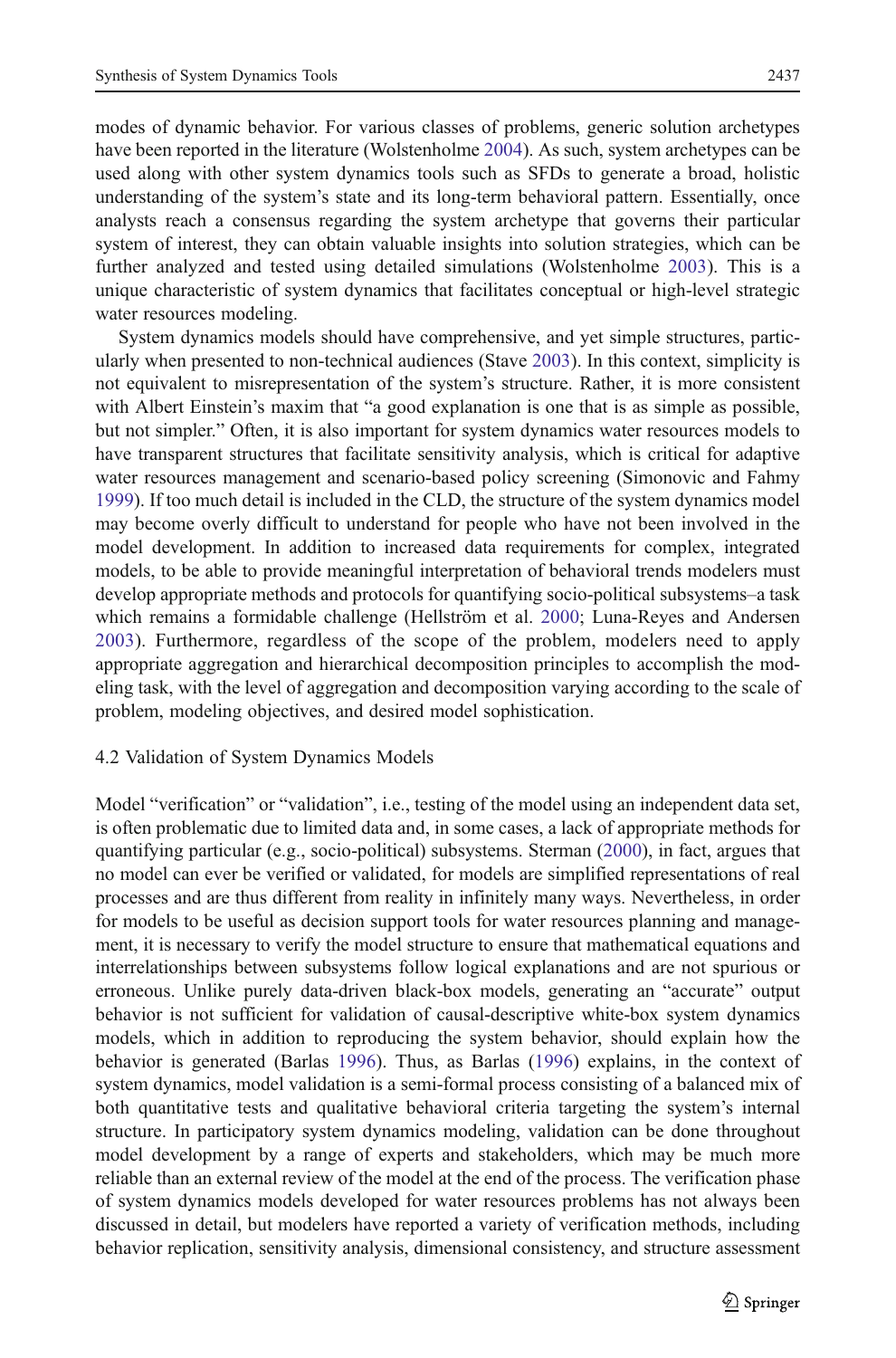(Ahmad and Simonovic [2000](#page-19-0); Stave [2003;](#page-21-0) Tangirala et al. [2003\)](#page-21-0). Table 6 summarizes these methods of verification of water resources system dynamics models.

# 4.3 Strengths and Limitations of System Dynamics Modeling

To summarize, Table [7](#page-18-0) lists the major benefits and potential pitfalls of holistic water resources system dynamics models, including problems which might arise due to inappropriate application of the method without proper regard for its philosophy. Caution should be used when interpreting system dynamics models, for it is easy to formulate erroneous dynamic hypotheses due to inadequate information about a complex system, or due to lack of expertise. Biased simulation results may stem from faulty CLDs and SFDs. This *caveat* is particularly important when creating integrated models to simulate feedback relationships among socio-economic, political, natural, and technological subsystems. Tradeoffs among accuracy, breadth, and time must be considered in any modeling study. Nevertheless, although quantification of socio-economic and political components of water resources systems is challenging, and sometimes even speculative (Madani and Mariño [2009\)](#page-20-0), system dynamics modeling helps to prioritize information gathering and holistically investigate interactions and potential impacts of different drivers of the problem.

| Method                         | Rationale                                                                                                                                                                                            | Proceedure(s)                                                                                                                                                                                                                      | Citation                                                                                                                                                                                                                           |
|--------------------------------|------------------------------------------------------------------------------------------------------------------------------------------------------------------------------------------------------|------------------------------------------------------------------------------------------------------------------------------------------------------------------------------------------------------------------------------------|------------------------------------------------------------------------------------------------------------------------------------------------------------------------------------------------------------------------------------|
| <b>Behavior</b><br>replication | Reproduce the system's<br>common modes of<br>dynamic behavior<br>both qualitatively and<br>quantitatively                                                                                            | Perform statistical analyses of<br>model results and observed data<br>(e.g., $R^2$ ); qualitatively compare<br>model results with data:<br>investigate anomalies; change<br>equilibrium conditions to<br>disequilibrium conditions | Ahmad and Simonovic (2000),<br>Guo et al. (2001), Stave<br>(2003), Tangirala et al. (2003),<br>Tidwell et al. (2004),<br>Madani and Mariño (2009),<br>Bagheri et al. (2010),<br>Venkatesan et al. (2011a),<br>Oaiser et al. (2011) |
| Dimensional<br>consistency     | Ensure each model<br>equation is<br>dimensionally correct                                                                                                                                            | Perform dimensional analyses;<br>double check conversion<br>factors; ensure correlation<br>coefficients are dimensionally<br>correct                                                                                               | Tangirala et al. (2003)                                                                                                                                                                                                            |
| Sensitivity<br>analysis        | Test numerical,<br>behavioral.<br>and policy sensitivity                                                                                                                                             | Conduct univariate and<br>multivariate sensitivity<br>tests; simulate extreme<br>conditions; change<br>time step                                                                                                                   | Ahmad and Simonovic (2000),<br>Tangirala et al. (2003).<br>Bagheri et al. (2010),<br>Venkatesan et al. (2011a, b)                                                                                                                  |
| Structure<br>assessment        | Ensure model structure<br>complies with<br>natural laws (e.g.,<br>continuity) and<br>represents description<br>of the system, and<br>appropriate<br>aggregation<br>and decision rules are<br>applied | Develop CLDs and SFDs;<br>delineate appropriate<br>boundaries; test performance<br>of each sub-model;<br>change aggregation level and<br>decision rules                                                                            | Bagheri et al. (2010) Qaiser<br>et al. (2011)                                                                                                                                                                                      |

Table 6 Common methods for verification of water resources system dynamics models (Adapted from Sterman [2000](#page-21-0), revised for water resources applications)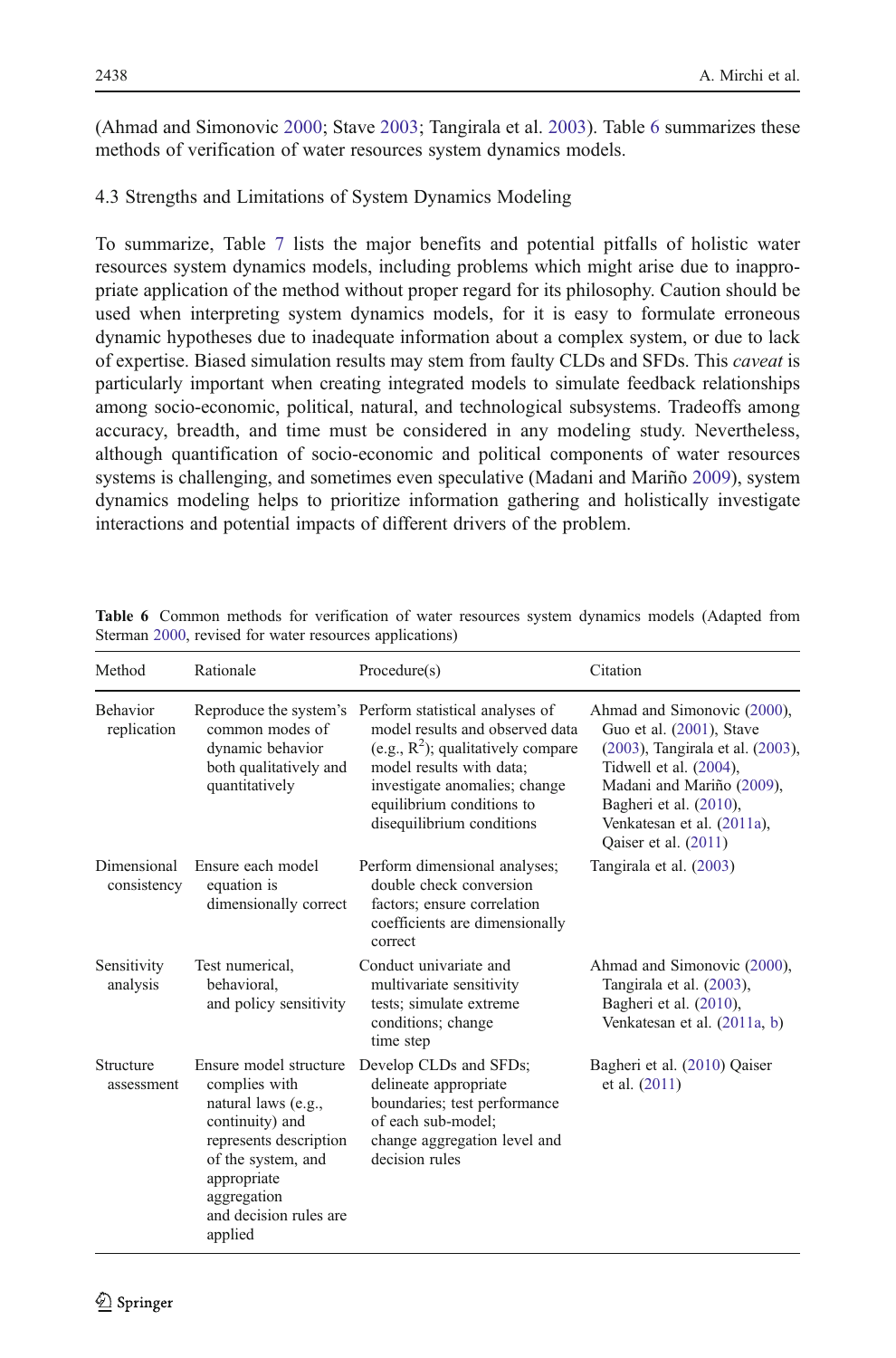| <b>Benefits</b>                                                                                              | Limitations                                                                                                                                              |
|--------------------------------------------------------------------------------------------------------------|----------------------------------------------------------------------------------------------------------------------------------------------------------|
| • Provide tools for graphical representation of<br>systems (CLDs and SFDs) promoting qualitative<br>modeling | • Easy to conceptualize erroneous CLDs and SFDs                                                                                                          |
| • Facilitate flexible, transparent modeling                                                                  | • Easy to develop faulty models based on wrong CLDs<br>and SFDs                                                                                          |
| • Facilitate holistic understanding of the problem                                                           | • Require experience and expertise to develop<br>sufficiently detailed, insightful, and representative<br>description of the system (dynamic hypothesis) |
| • Capture long-run behavioral patterns and trends                                                            | • Require substantial interdisciplinary knowledge to<br>generate meaningful quantitative predictions due to<br>complexity and multitude of subsystems    |
| · Facilitate clear communication of model structure<br>and results                                           | • Speculative quantification of some subsystems<br>(e.g., socio-economic, and political subsystems).                                                     |
| • Promote shared vision planning, participatory<br>modeling, and shared learning experience                  |                                                                                                                                                          |
| • Facilitate sensitivity analysis                                                                            |                                                                                                                                                          |
| • Suitable for policy assessment and/or selection                                                            |                                                                                                                                                          |

<span id="page-18-0"></span>Table 7 Benefits and limitations of integrated water resources system dynamics models

# 5 Conclusions

The traditional linear thinking paradigm lacks the mental and organizational framework for sustainable development trajectories, and may lead to quick-fix solutions that fail to address key drivers of water resources problems. In contrast, systems thinking can help water resources decision makers comprehend the interactions among various interlinked subsystems of a water resources system which drive its long-run dynamic behavior. Applying a systems thinking paradigm to water resources modeling is thus critical in the thinking phase of formulating strategic-level water management policies and plans. System dynamics modeling facilitates the application of systems thinking and holistic conceptualization of water resources systems.

In recent decades, while system dynamics has been widely used by water resources scholars as a tool for quantitative water resources modeling, it has not typically been utilized to its full capacity for scrutinizing the system's structure to provide insights into potential reasons behind problematic behavioral trends. At the strategic level, emphasis should be placed on trend identification and pattern recognition rather than exact quantitative predictions of dynamic variables. Although the quantitative modeling phase using extensive computer simulations is still very important and needed for policy screening, especially when characterizing complex systems, qualitative system dynamics models can improve understanding of general trends and the root causes of problems, and thus promote sustainable water resources decision making.

In this paper, tangible water resources examples were presented to illustrate the fundamentals of system dynamics, emphasizing that developing CLDs and SFDs is necessary for identifying causal relationships forming feedback loops within water resources systems. Furthermore, water managers should use the knowledge of reference modes and system archetypes (e.g., Limits to Growth, Fixes that Backfire, Success to the Successful, and Tragedy of the Commons) to gain insights into sustainable solution strategies by recognizing common patterns of dynamic behavior. Compared to other modeling approaches, perhaps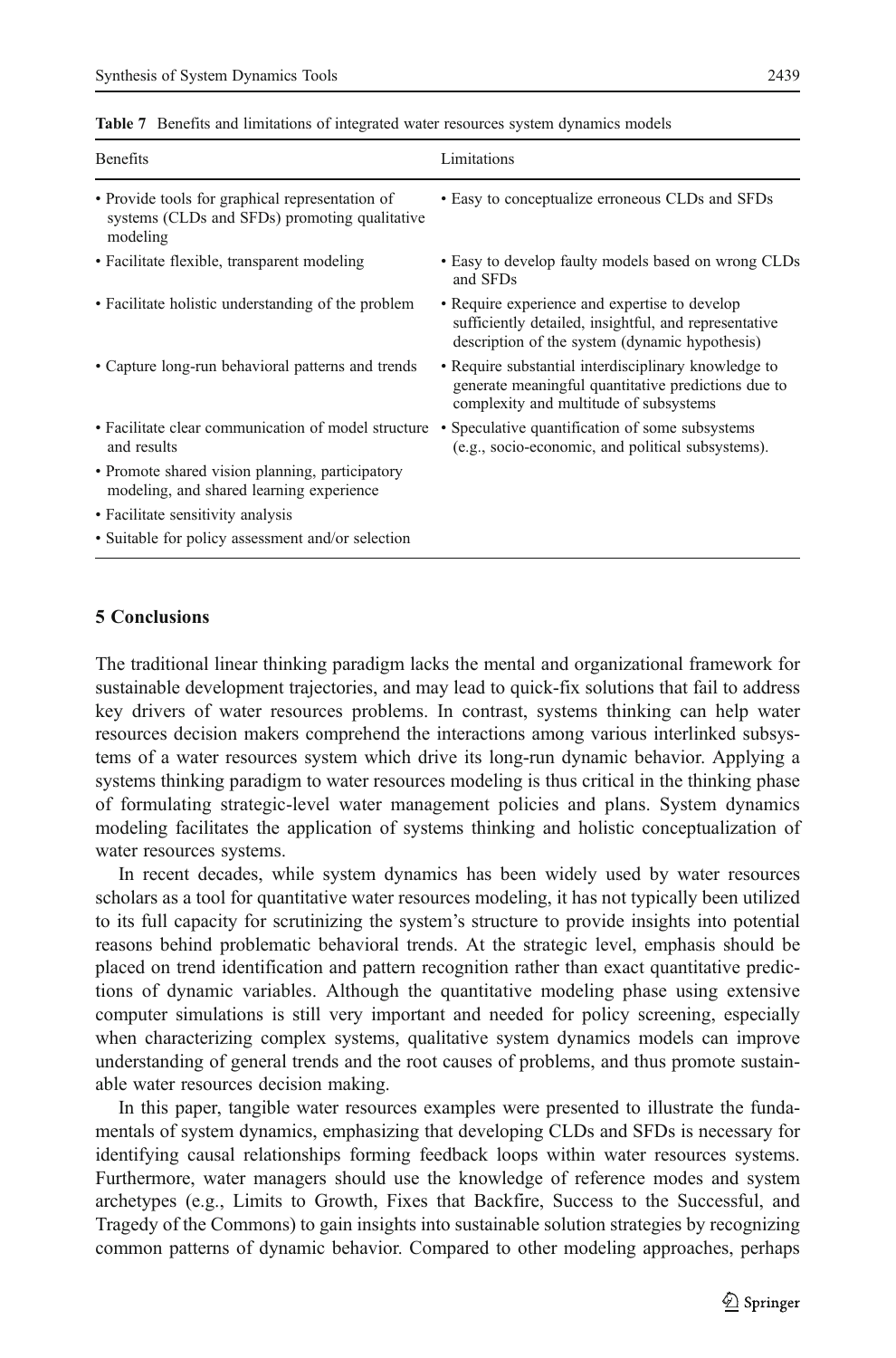<span id="page-19-0"></span>the most significant advantage of system dynamics is that when systems are not too complicated, the qualitative modeling tools can help describe the behavior of many variables, even before quantitative (numerical) modeling begins. This characteristic facilitates conceptual or high-level strategic water resources modeling using multi-disciplinary, multisectoral, and participatory approaches critical to sustainable water resources planning and management.

Acknowledgments This work was supported in part by the National Science Foundation under Grant No. 0725636. The authors appreciate comments and suggestions from F. Nasiri, J. Zimmerman, V. Fuchs, F. Boschetti, and two anonymous reviewers. All opinions, findings, conclusions and recommendations expressed in this material are solely those of the authors.

### **References**

- Ahmad S, Prashar D (2010) Evaluating municipal water conservation policies using a dynamic simulation model. Water Resour Manag 24(13):3371–3395
- Ahmad S, Simonovic SP (2000) System dynamics modeling of reservoir operations for flood management. J Comput Civ Eng 14(3):190–198
- Ahmad S, Simonovic SP (2004) Spatial system dynamics: a new approach for simulation of water resources systems. J Comput Civ Eng 18(4):331–340
- Bagheri A, Hjorth P (2007) A framework for process indicators to monitor for sustainable development: practice to an urban water system. Environ Dev Sustain 9(2):143–161

Bagheri A, Darijani M, Asgary A, Morid S (2010) Crisis in urban water systems during the reconstruction period: a system dynamics analysis of alternative policies after the 2003 earthquake in Bam-Iran. Water Resour Manag 24(11):2567–2596

- Barlas Y (1996) Formal aspects of model validity and validation in system dynamics. Syst Dyn Rev 12 (3):183–210
- Cai X, Wang D (2006) Calibrating holistic water resources-economic models. J Water Resour Plann Manag 132(6):414–423
- Coyle G (2000) Qualitative and quantitative modelling in system dynamics: some research questions. Syst Dyn Rev 16(3):225–244
- Creighton JL, Langsdale S (2009) Analysis of process issues in shared vision planning cases, IWR Report 09- R-05, Institute for Water Resources, U.S. Army Corps of Engineers, Alexandria, Virginia

Davies EGR, Simonovic SP (2011) Global water resources modeling with an integrated model of the social– economic–environmental system. Adv Water Resour 34:684–700

- Dhawan R, O'Connor M, Borman M (2011) The effect of qualitative and quantitative system dynamics training: an experimental investigation. System Dynamics Review. doi[:10.1002/sdr.455](http://dx.doi.org/10.1002/sdr.455)
- Erickson JD, Gowdy JM (2000) Resource use, institutions and sustainability: a tale of two Pacific island cultures. Land Econ 76(3):345–354
- Ford A (1996) Testing the Snake River Explorer. Syst Dyn Rev 12(4):305–329
- Ford A (1999) Modeling the environment. Island Press, Washington
- Forrester J (1961) Industrial dynamics. MIT Press, Cambridge

Forrester J (1969) Urban dynamics. MIT Press, Cambridge

- Forrester JW (1975) Industrial dynamics—a response to Ansoff and Slevin. In: Collected Papers of Jay W. Forrester. Wright-Allen Press, Cambridge, Massachusetts, pp 151–165
- Forrester J (2007) System dynamics—the next 50 years. Syst Dyn Rev 23:359–370
- Gastélum JR, Valdés JB, Stewart S (2009) A decision support system to improve water resources management in the Conchos Basin. Water Resour Manag 23(8):1519–1548
- Guo HC, Liu L, Huang GH, Fuller GA, Zou R, Yin YY (2001) A system dynamics approach for regional environmental planning and management: a study for the Lake Erhai Basin. Environ Manag 61(1):93–111 Hardin G (1968) The tragedy of the commons. Science 162:1243–1248

- Hellström D, Jeppsson U, Kärrman E (2000) A framework for systems analysis of sustainable urban water management. Environ Impact Assess Rev 20(3):11–321
- High Performance Systems (1992) Stella II: an introduction to systems thinking. High Performance Systems, Inc, Hanover, New Hampshire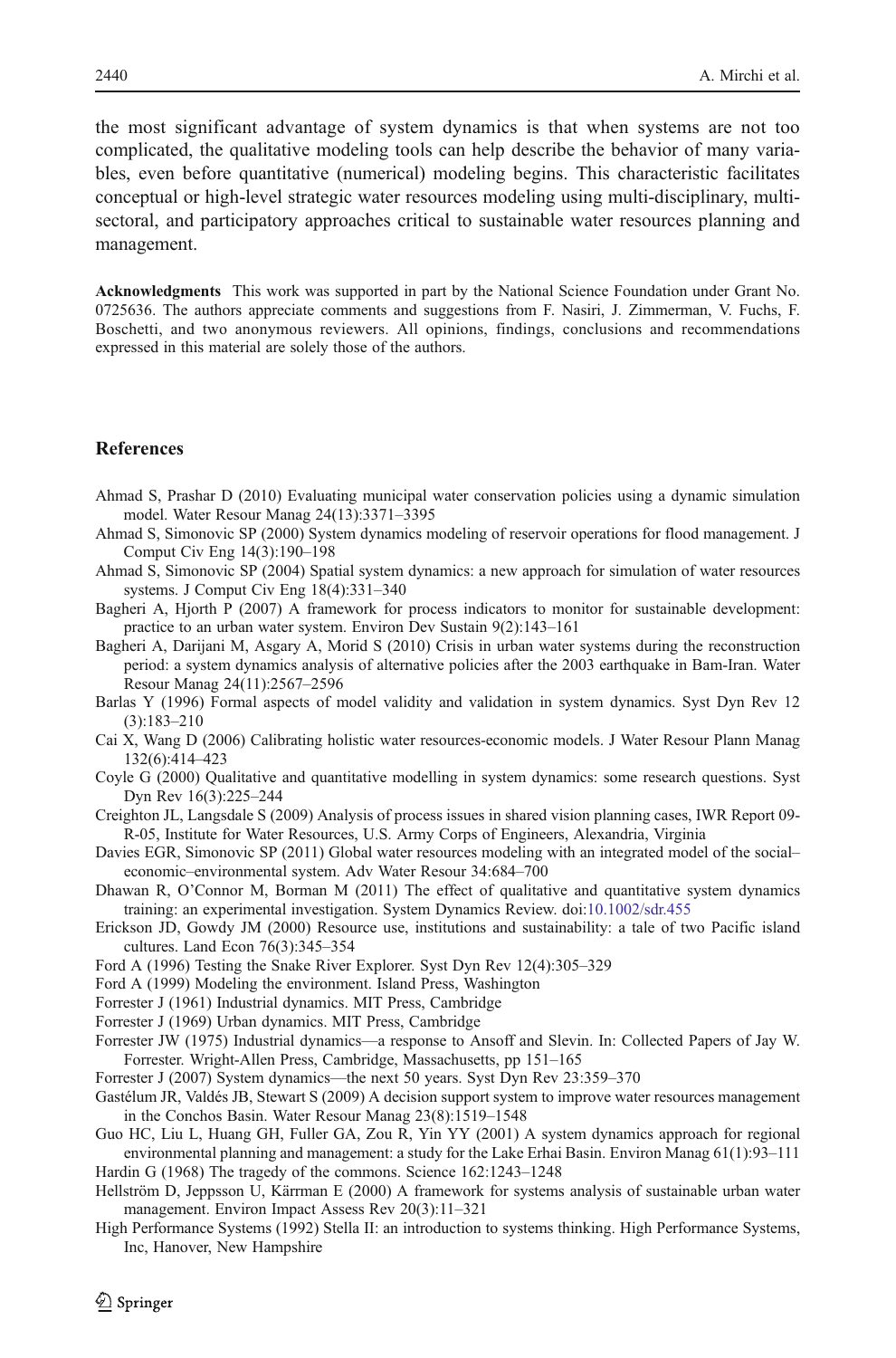- <span id="page-20-0"></span>Hjorth P, Bagheri A (2006) Navigating towards sustainable development: a system dynamics approach. Futures 38(1):74–92
- Homer J, Oliva R (2001) Maps and models in system dynamics: a response to Coyle. Syst Dyn Rev 17 (4):347–356
- Langsdale S, Beall A, Carmichael J, Cohen S, Forster C (2007) An exploration of water resources futures under climate change using system dynamics modeling. Integr Assess 7(1):51–79
- Langsdale S, Beall A, Carmichael J, Cohen S, Forster C, Neale T (2009) Exploring the implications of climate change on water resources through participatory modeling: case study of the Okanagan Basin, British Columbia. J Water Resour Plann Manag 135(5):373–381
- Leal Neto AC, Legey LFL, Gonzalez-Araya MC, Jablonski S (2006) A system dynamics model for the environmental management of the Sepetiba Bay watershed, Brazil. Environ Manag 38(5):879–888
- Leaver JD, Unsworth CP (2006) System dynamics modeling of spring behaviour in the Orakeikorako geothermal field, New Zealand. Geothermics 36(2):101–114. doi[:10.1016/j.geothermics.2006.08.001](http://dx.doi.org/10.1016/j.geothermics.2006.08.001)
- Loaiciga HA (2004) Analytic game—theoretic approach to ground-water extraction. J Hydrol 297:22–33
- Lowi M (1993) Water and power—the politics of a scarce resource in the Jordan River Basin. Cambridge University Press, Cambridge
- Luna-Reyes LF, Andersen DL (2003) Collecting and analyzing qualitative data for system dynamics: methods and models. Syst Dyn Rev 19(4):271–296
- Lund JR, Palmer RN (1997) Water resource system modeling for conflict resolution. Water Resources Update, Universities Council on Water Resources 108: 70–82
- Madani K (2010) Game theory and water resources. J Hydrol 381(3–4):225–238. doi:[10.1016/](http://dx.doi.org/10.1016/j.jhydrol.2009.11.045) [j.jhydrol.2009.11.045](http://dx.doi.org/10.1016/j.jhydrol.2009.11.045)
- Madani K, Dinar A (2012) Non-cooperative institutions for sustainable common pool resource management: application to groundwater. Ecol Econ 74:34–45. doi[:10.1016/j.ecolecon.2011.12.006](http://dx.doi.org/10.1016/j.ecolecon.2011.12.006)
- Madani K, Mariño MA (2009) System dynamics analysis for managing Iran's Zayandeh-Rud river basin. Water Resour Manag 23(11):2163–2187. doi[:10.1007/s11269-008-9376-z](http://dx.doi.org/10.1007/s11269-008-9376-z)
- Madani K, Rowan D, Lund JR (2007) The next step in Central Valley flood management: connecting costs and benefits. In: Proceedings of the University Council on Water Resources Annual Conference, Boise, Idaho
- McMahon GF, Farmer MC (2004) Reallocation of federal multipurpose reservoirs: principles, policy, and practice. J Water Resour Plann Manag 130(3):187–197
- Meadows DH, Meadows DL, Randers J, Behrens WW (1972) The limits to growth. Universe Books, New York
- Mirchi A, Watkins DW Jr, Madani K (2010) Modeling for watershed planning, management and decision making. In: Vaughn JC (ed) Watersheds management, restoration and environmental impact. Nova, Hauppauge, New York
- Powersim Corporation (1996) Powersim 2.5 reference manual. Powersim Corporation Inc., Herndon, Virginia
- Qaiser K, Ahmad S, Johnson W, Batista J (2011) Evaluating the impact of water conservation on fate of outdoor water use: a study in an arid region. J Environ Manag 92(8):2061–2068
- Randers J (1980) Guidelines for model conceptualization. In: Randers J (ed) Elements of the system dynamics method. MIT Press: Cambridge, Massachusetts, pp 117–139
- Richardson GP (1986) Problems with causal-loop diagrams. Syst Dyn Rev 2:158–170
- Richmond B (1993) Systems thinking: critical thinking skills for the 1990ies and beyond. Syst Dyn Rev 9 (2):113–133
- Richmond B (1994) Systems thinking/system dynamics: let's just get on with it. Syst Dyn Rev 10(2/3):135– 157
- Saeed K (1998) Defining a problem or constructing a reference mode. In: Proceedings of the 16th International Conference of the System Dynamics Society Quebec '98, Quebec City, Canada
- Sehlke G, Jacobson J (2005) System dynamics modeling of transboundary systems: the Bear River Basin model. Ground Water 43(5):722–730
- Senge P (1990) The Fifth Discipline: the art & practice of the learning organization. Doubleday/Currency, New York
- Shrestha E, Ahmad S, Johnson W, Shrestha P, Batista JR (2011) Carbon footprint of water conveyance versus desalination as alternatives to expand water supply. Desalination 280:33–43
- Shrestha E, Ahmad S, Johnson W, Batista JR (2012) The carbon footprint of water management policy options. Energ Pol 42:201–212
- Simonovic SP (2009) Managing water resources: methods and tools for a systems approach. UNESCO, Paris and Earthscan James & James, London
- Simonovic SP, Ahmad S (2005) Computer-based model for flood evacuation emergency planning. Nat Hazard 34(1):25–51